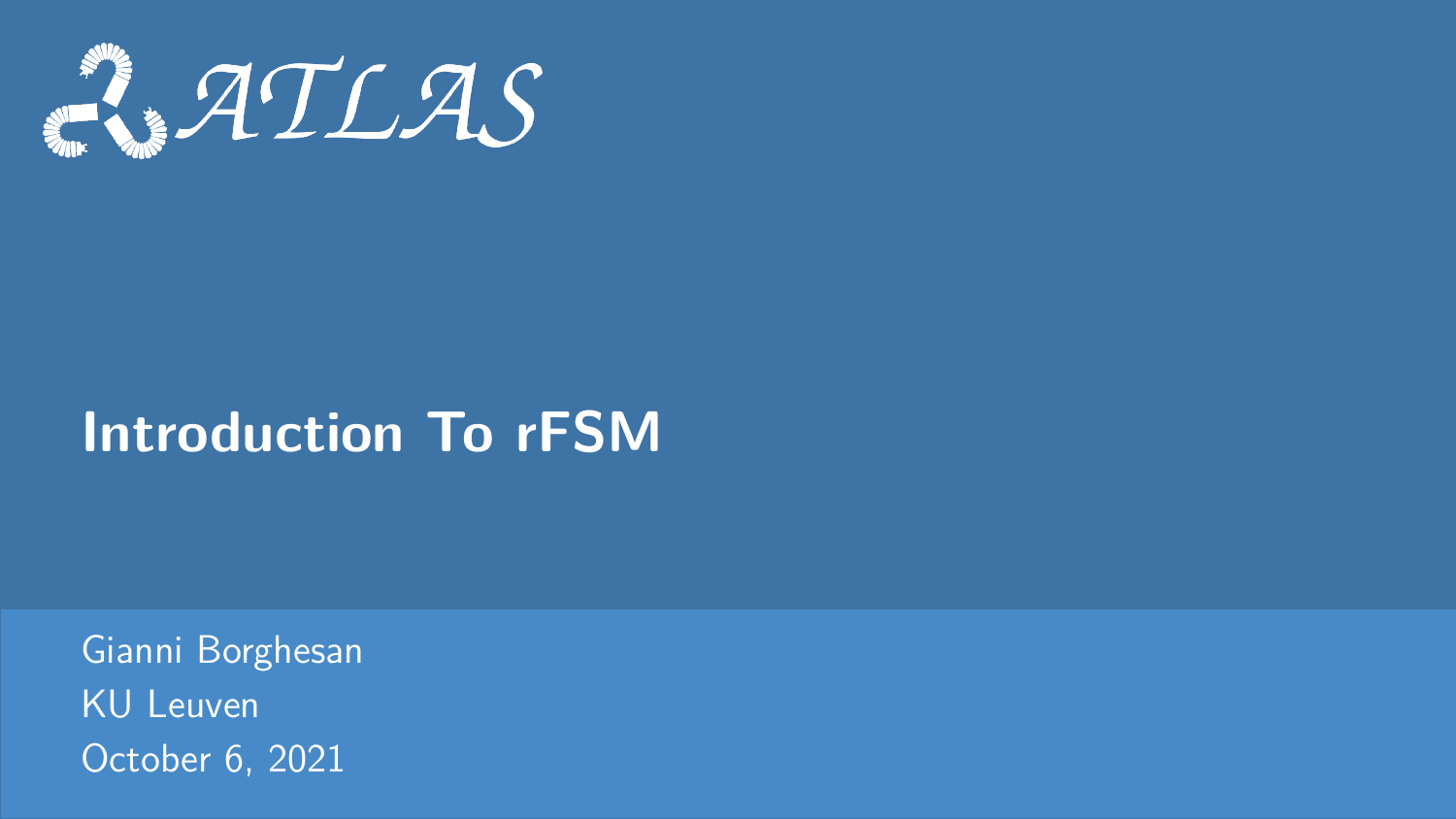## <span id="page-1-0"></span>**Outline**

# **[Overview](#page-1-0)**

- **[the LUA rFSM library](#page-10-0)**
- **[Setup and utilities of rFSM](#page-19-0)**
- **[Orocos and ROS intregration](#page-23-0)**

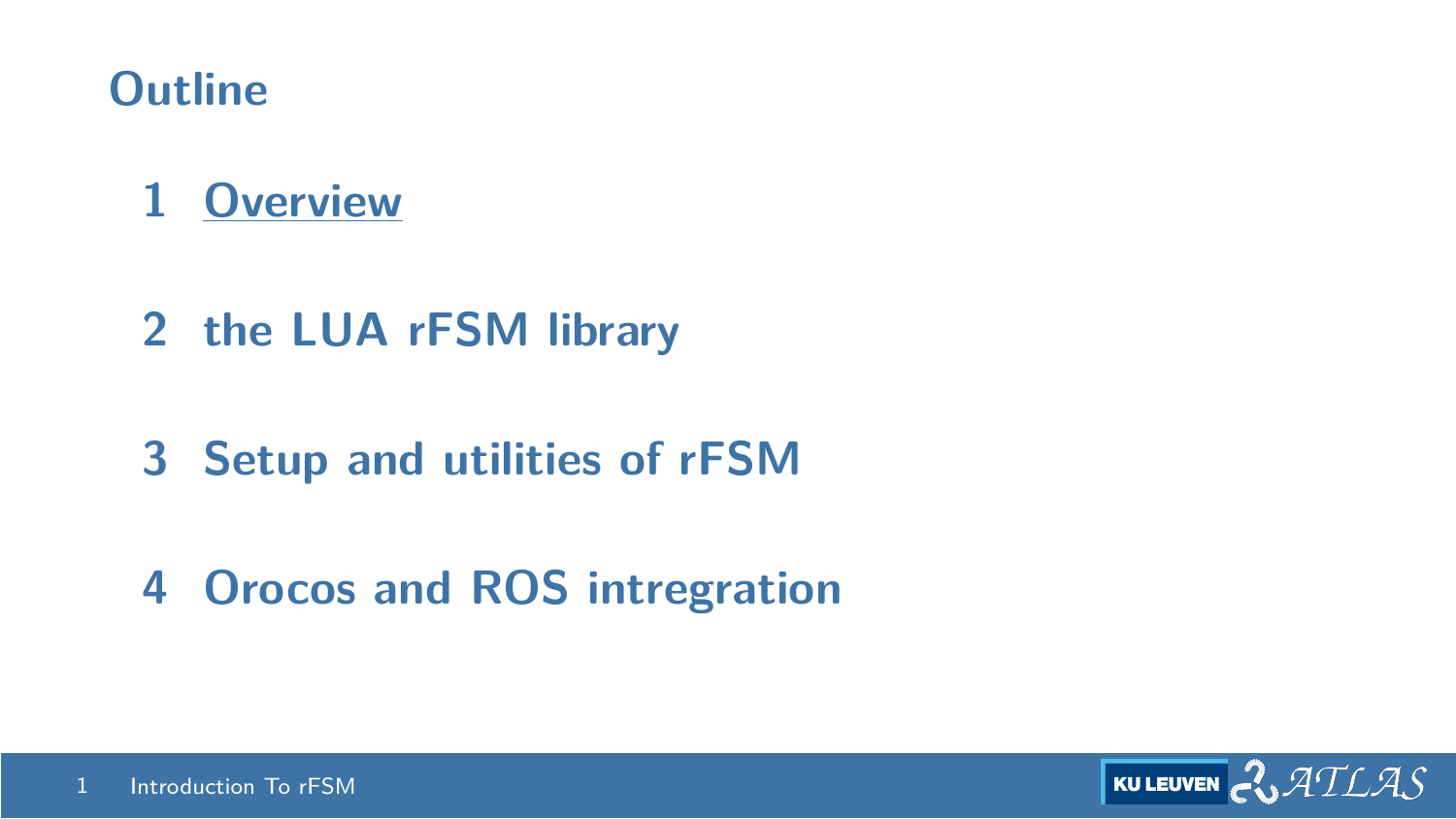## **Coordination of subsystems**

- $\triangleright$  Most of you see a single flow of computation in complex applications.
- In reality, computation and data flow are asynchronous.
- Computation needs to coordinate among themselves or being coordinated.
- Most of the sub-systems have more than one logic state; the system must traverse a set of state.

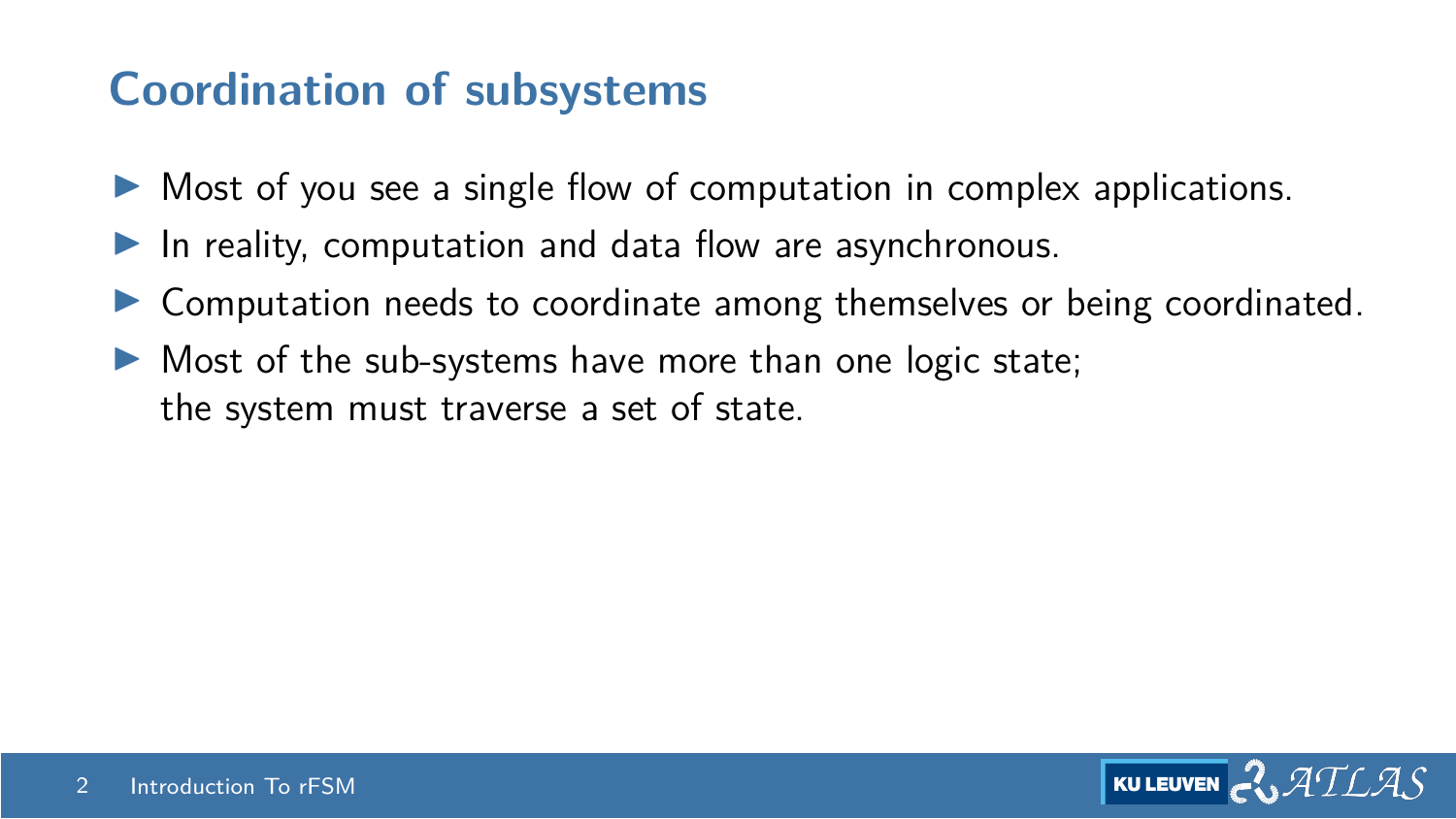# **Types of coordination**





Images from <https://stackoverflow.com/questions/4127241/orchestration-vs-choreography>

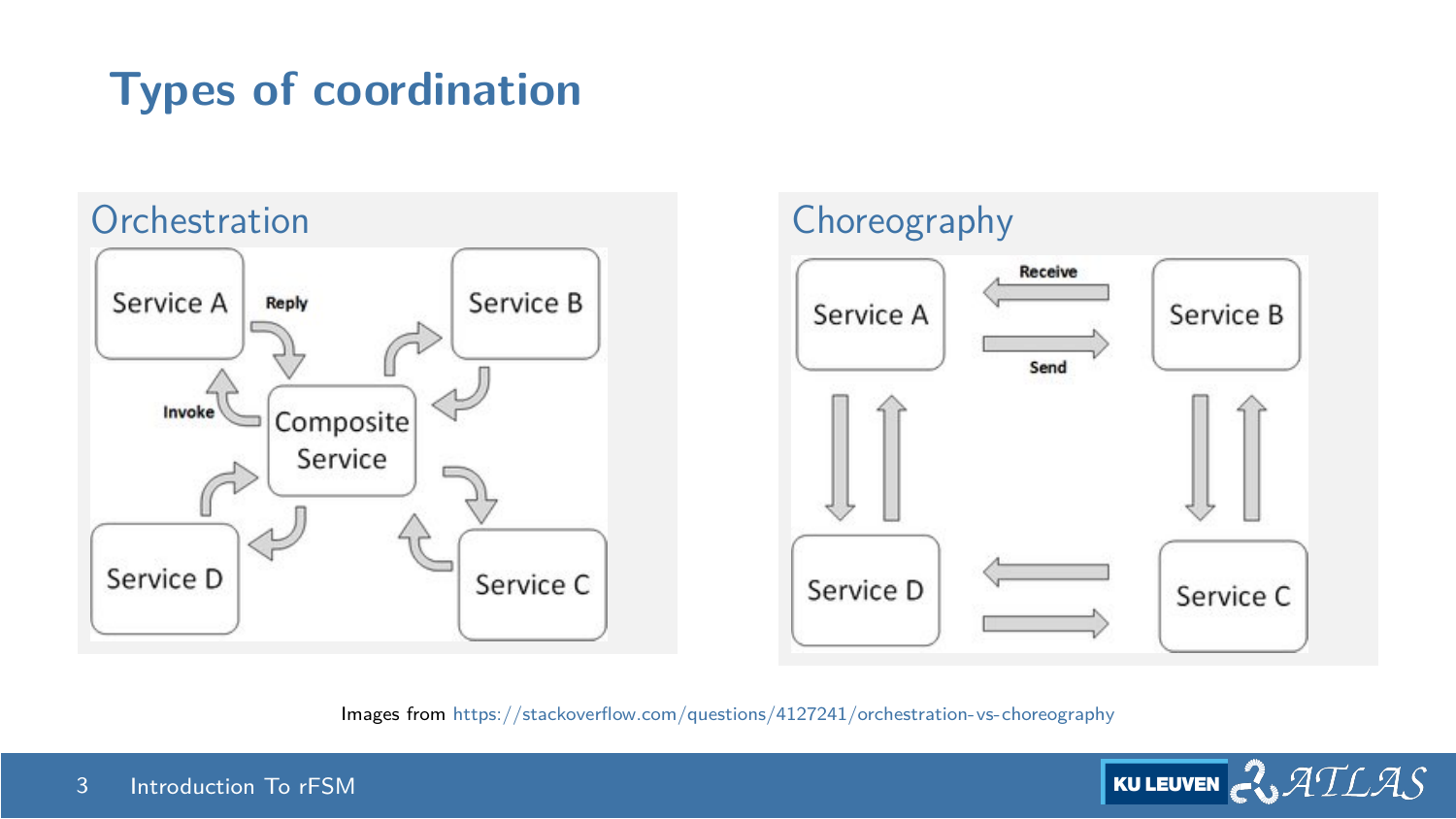#### **Implementation of the coordination**

- $\blacktriangleright$  The easiest way is to use a state automata;
- $\blacktriangleright$  For the applications at hand we can use a finite state automata (with some tricks)
- $\triangleright$  Other possibilities
	- $\bullet$  behaviour tree but they target other goals.
	- Petri Nets for concurrent applications.



Image from [https://docs.particle.io/]( https://docs.particle.io/)



Image from [https://en.wikipedia.org/]( https://en.wikipedia.org/)

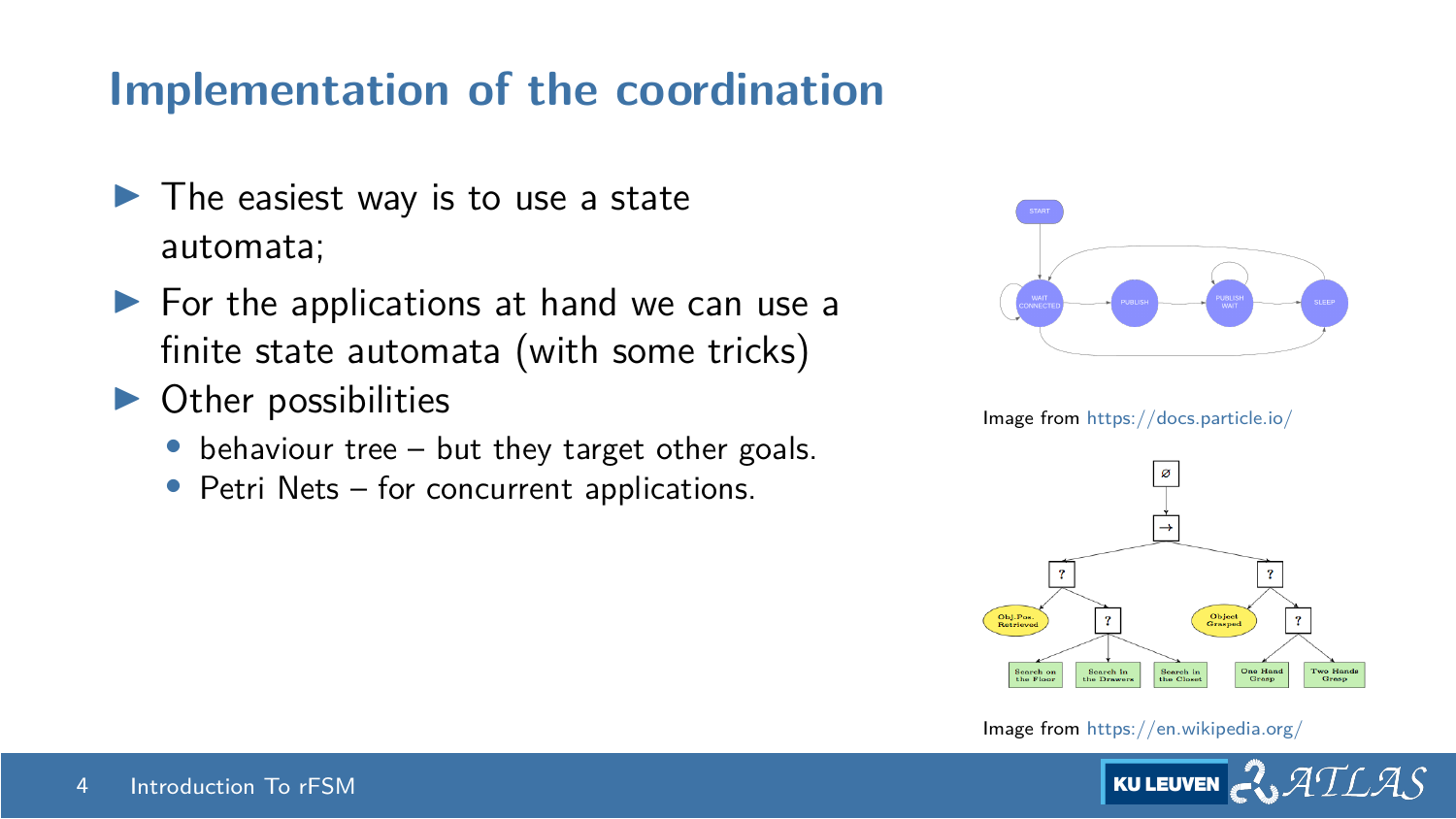# **Orchestration or Choreography**

- $\triangleright$  (Orchestration) Provide a single supervisor that coordinates all the transitions; scale up hierarchically, much easier to understand
- $\blacktriangleright$  (Choreography) Peer-to-Peer, more scalable, less intuitive.

Example

Four systems (Service A to D)

- $\triangleright$  with states IDLE, RUN,
- $\triangleright$  starting all in IDLE,
- $\triangleright$  with conditions that B requires A in RUN to go to RUN.

Questions:

how would look like the states and transitions of the two coordinations?

**KULEUVEN**  $\mathcal{ATLAS}$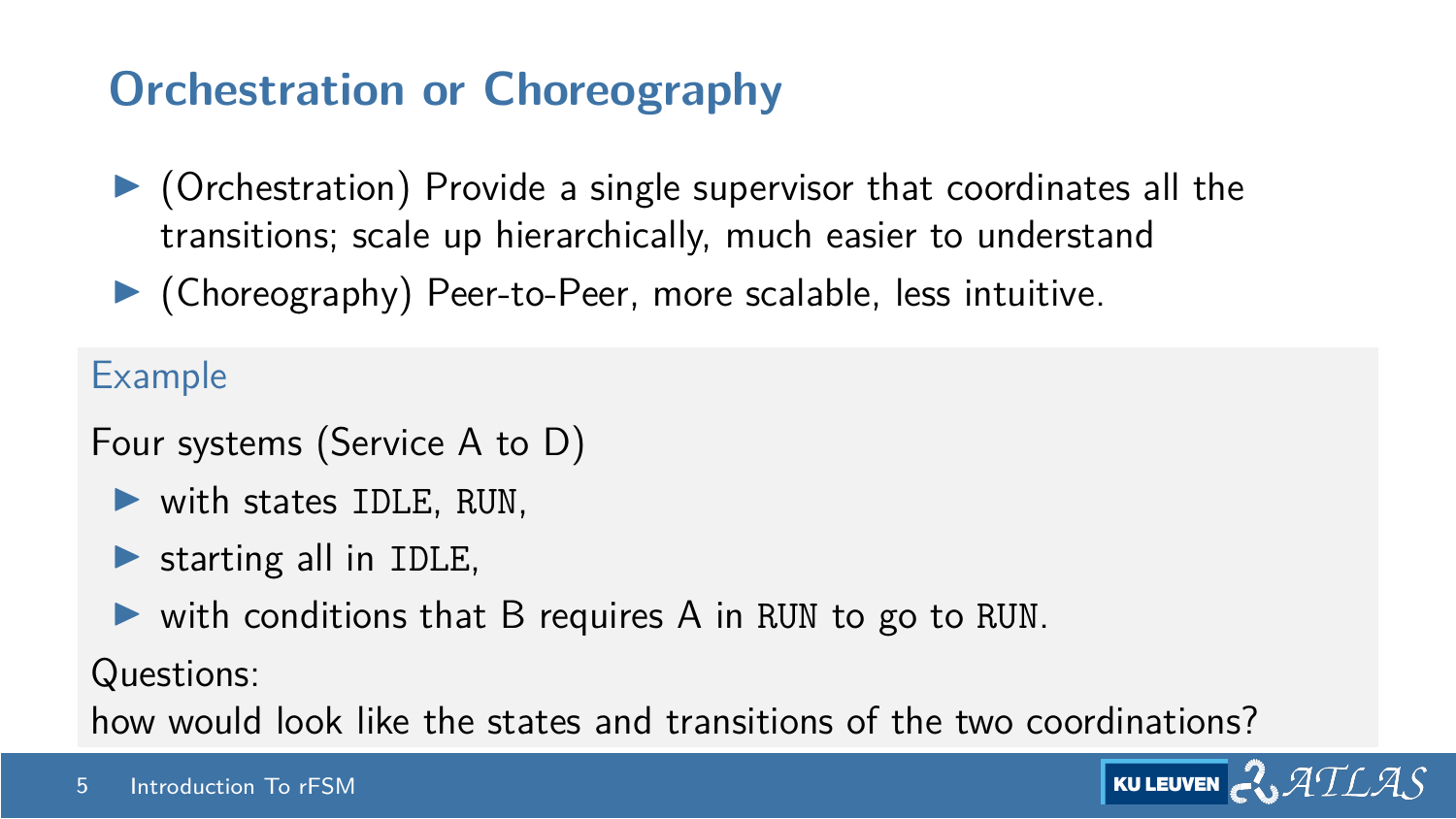# **Orchestration or Choreography**

#### **Orchestration**

In the supervisor:

- S1 Ask A to RUN; when acknowledged
- S2 Ask B to RUN; when acknowledged,



#### Choreography

In each system: IDLE when my predecessor acknowledge a RUN, I go in ran, and then

RUN I acknowledge to my successor that I am in RUN.



**KU LEUVEN** 

ATLAS

. . .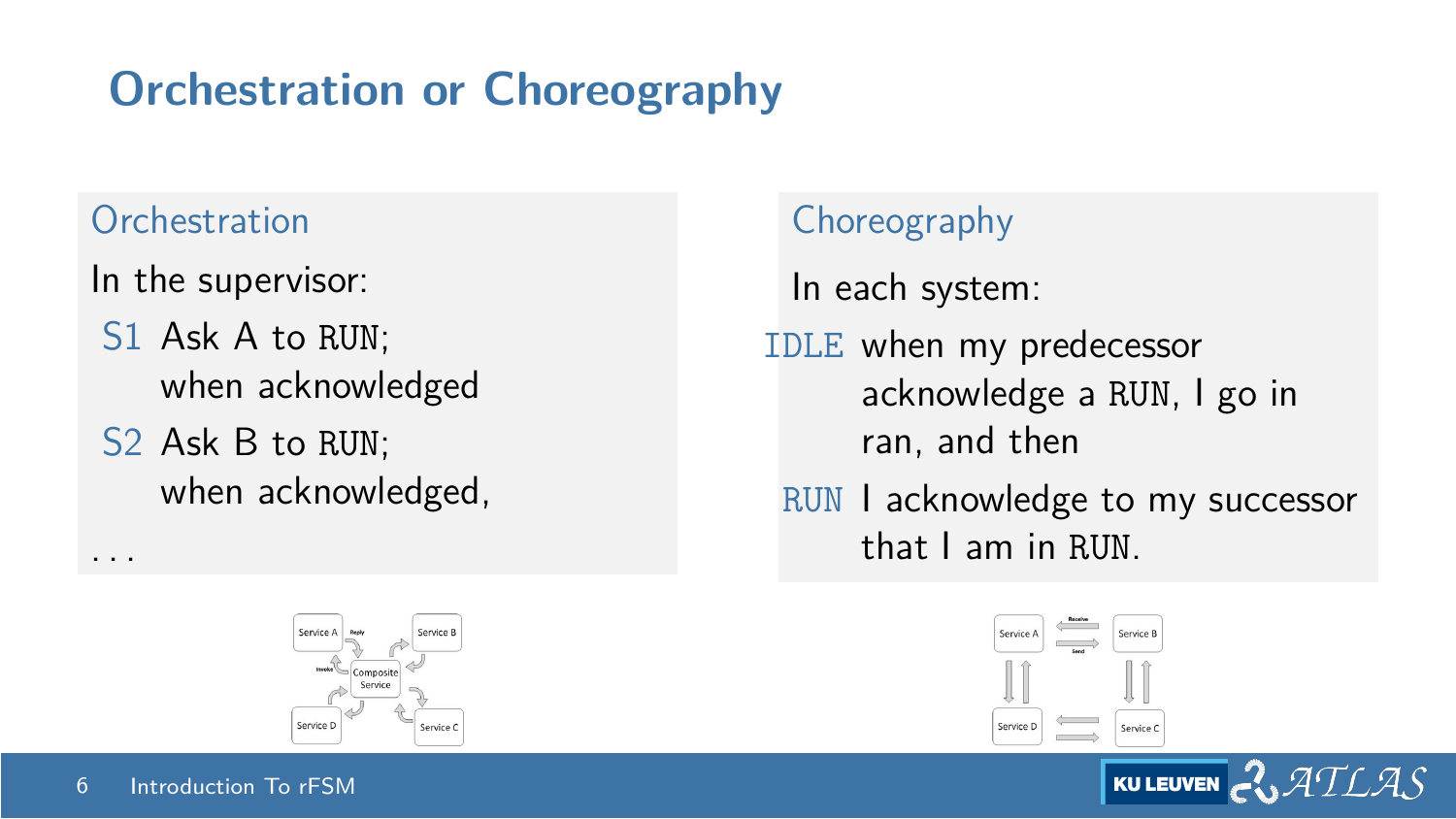# **Orchestration or Choreography**

#### **Orchestration**

There is a specific system that takes care of to invoke the changes of state in the coordinated systems; all systems that are coordinated must provide him with the state changes.

#### **Choreography**

Each system has a small supervisor, or the state automata is embedded inside the component. Small coordination efforts.

#### In my opinion ...

Orchestration – a single supervisor (or a hierarchy) – is good for most **centralised**, **small**, applications.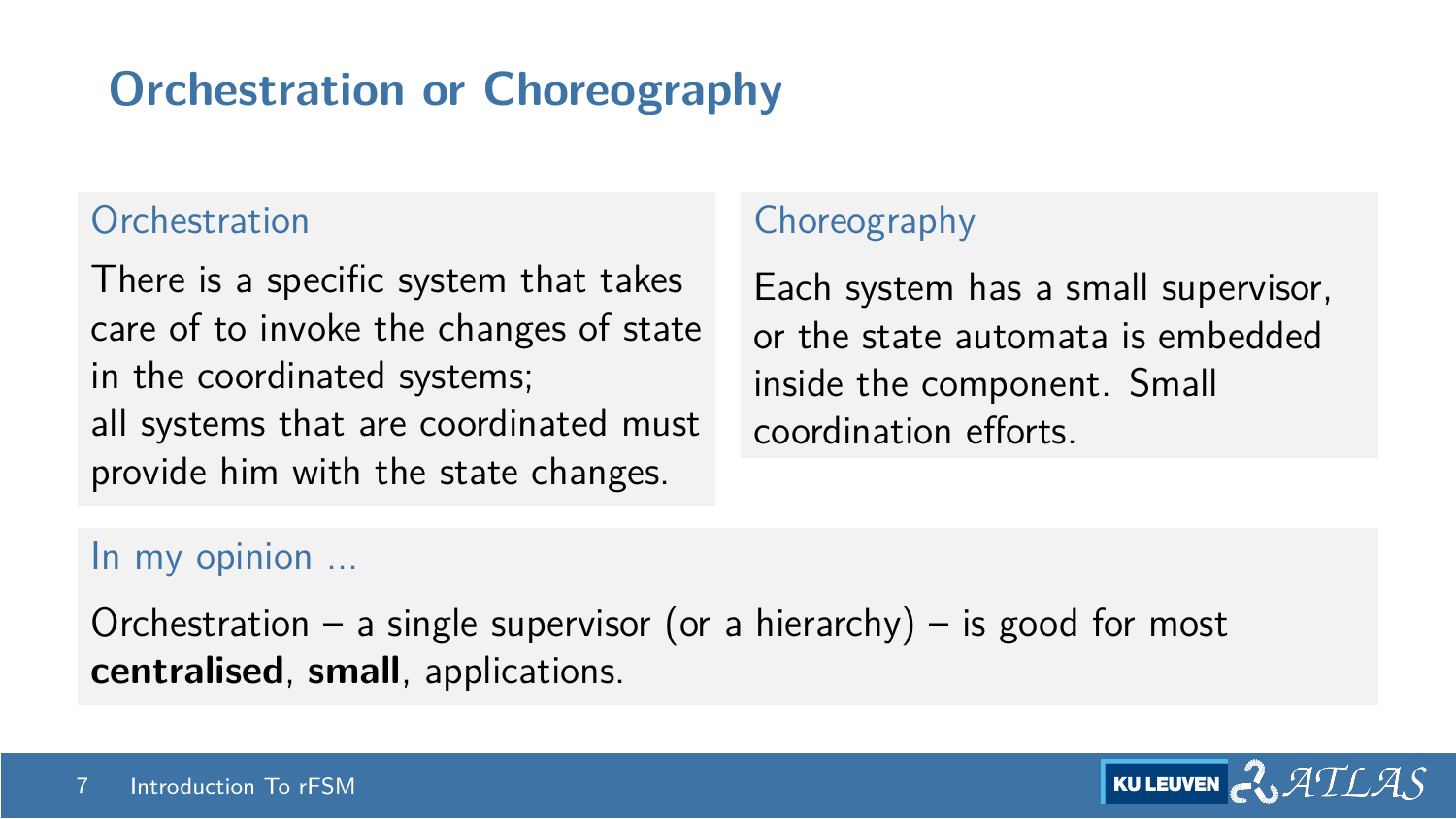## **Finite state machine implementations**

- **FIFAM:** lua-based module, used with Orocoos. <https://github.com/kmarkus/rFSM>
- **Smach**: python-based module, used with ROS. <http://wiki.ros.org/smach>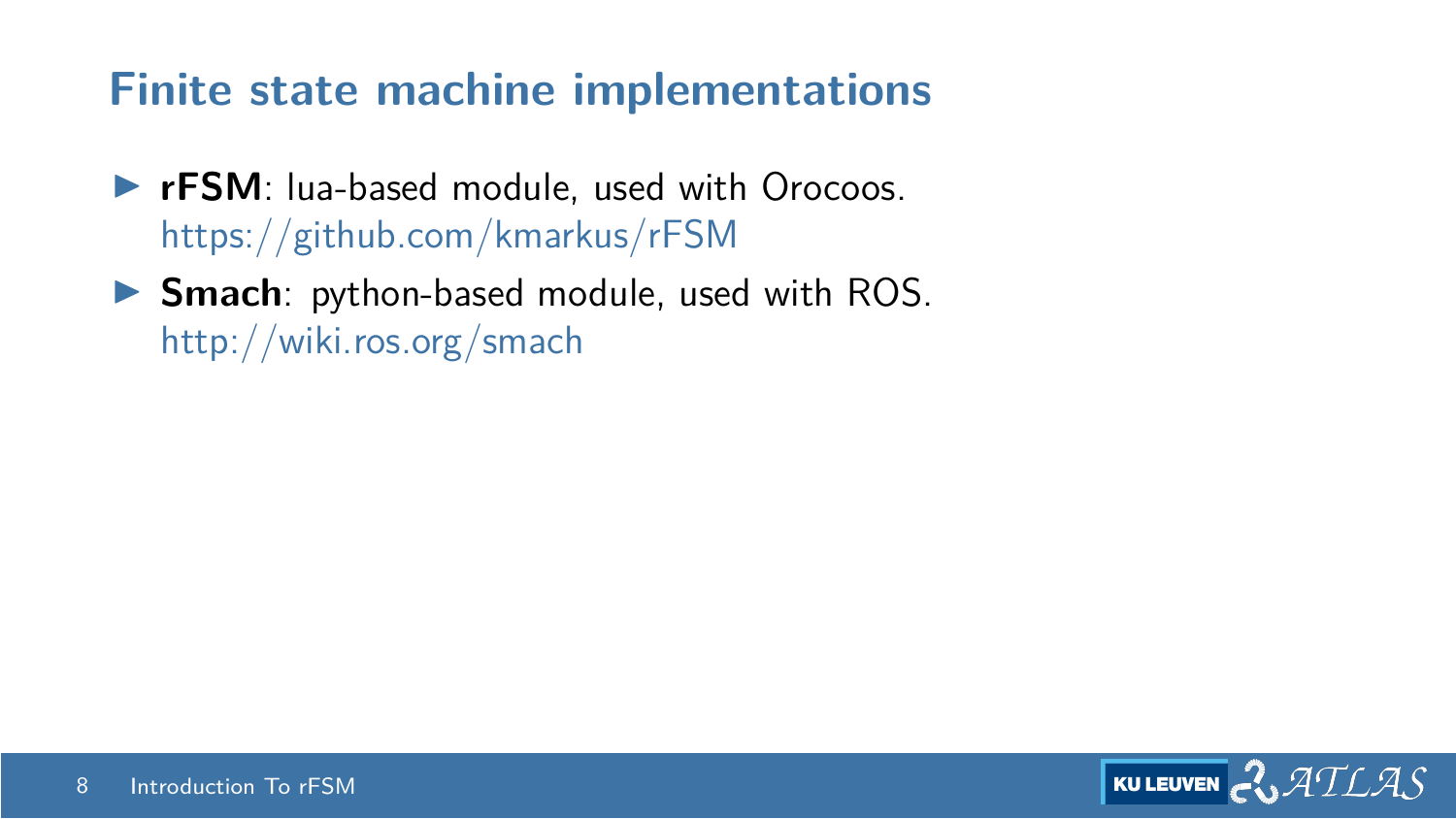#### **Which feature I use?**

- I Mainly using Moore Machines the "output" depends only by the current state.
- with some extensions that makes them more similar to **state charts** 
	- Hierarchical states,
	- Additional states (e.g. a counter) that breaks the concept of finite states
	- (rarely) parallel states like having more state machines in a single state.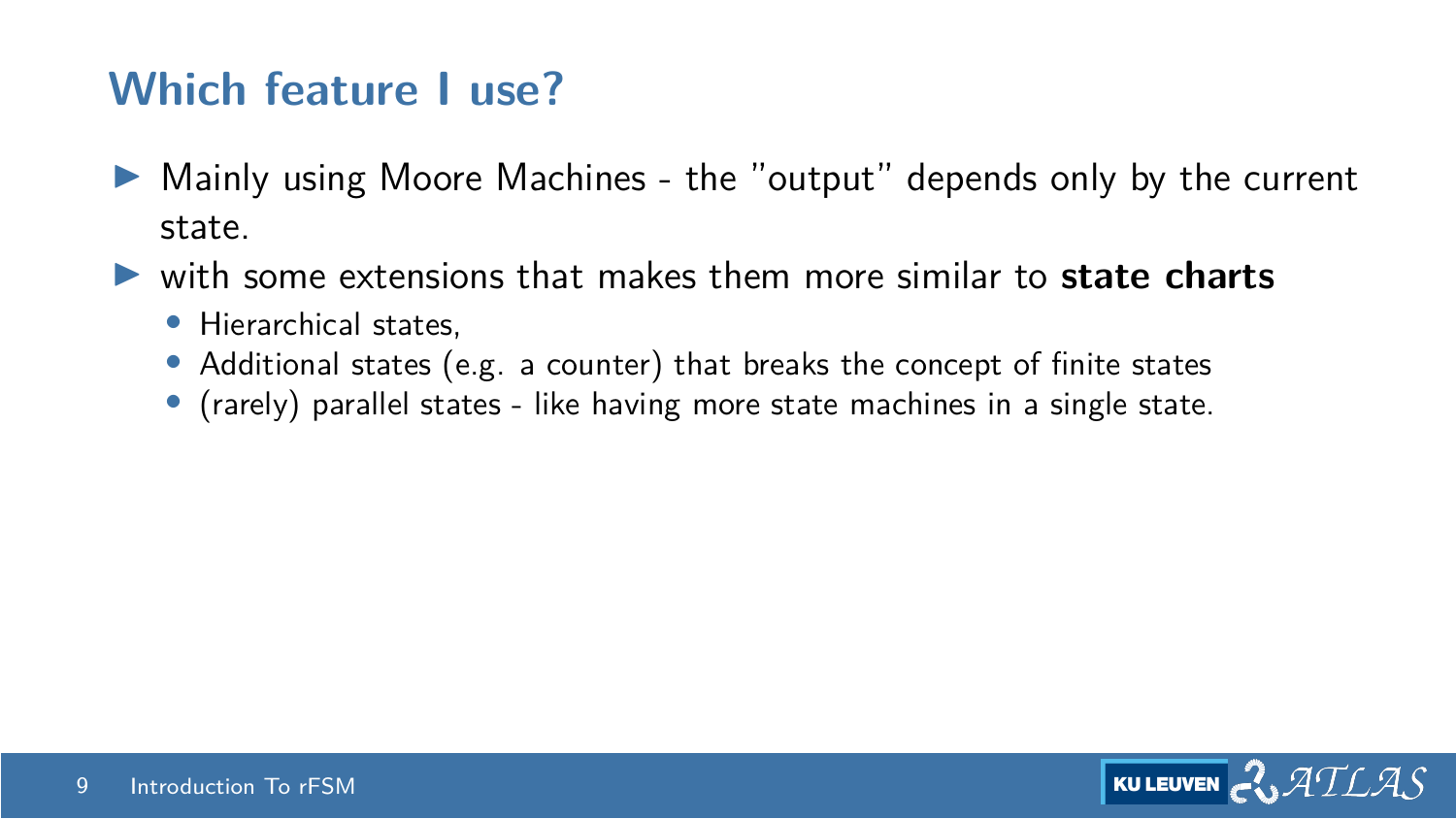## <span id="page-10-0"></span>**Outline**

# **[Overview](#page-1-0)**

- **[the LUA rFSM library](#page-10-0)**
- **[Setup and utilities of rFSM](#page-19-0)**
- **[Orocos and ROS intregration](#page-23-0)**

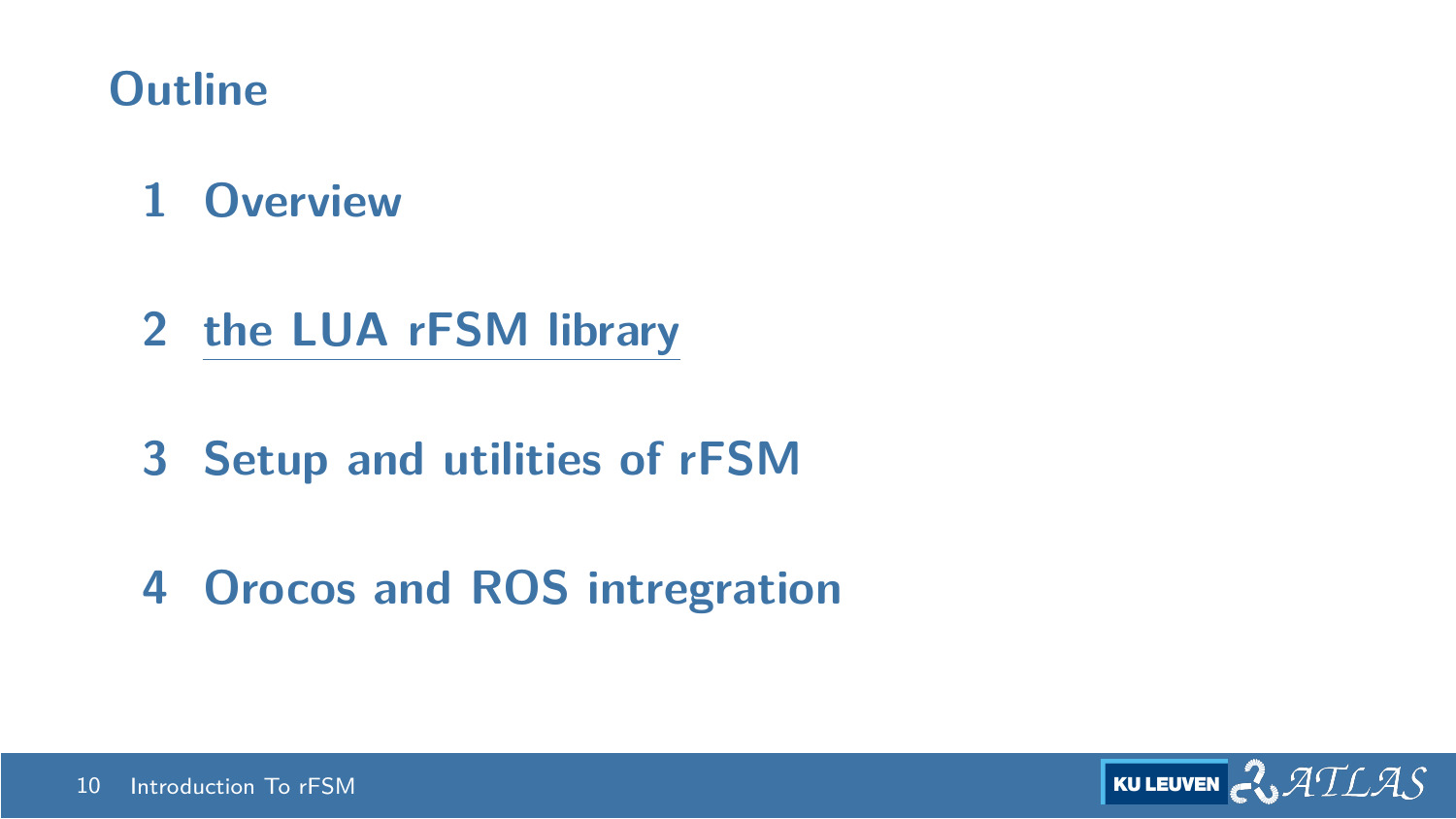## **rFSM**

#### FSMs are characterised by

- $\blacktriangleright$  states; characterised by
	- entry
	- doo **(do not use)**
	- exit **(use only in special cases)**
- $\blacktriangleright$  transitions
	- On a given event, go from a state to another
	- guards **(do not use)**
	- effects **(do not use)**
- $\blacktriangleright$  an initial transition

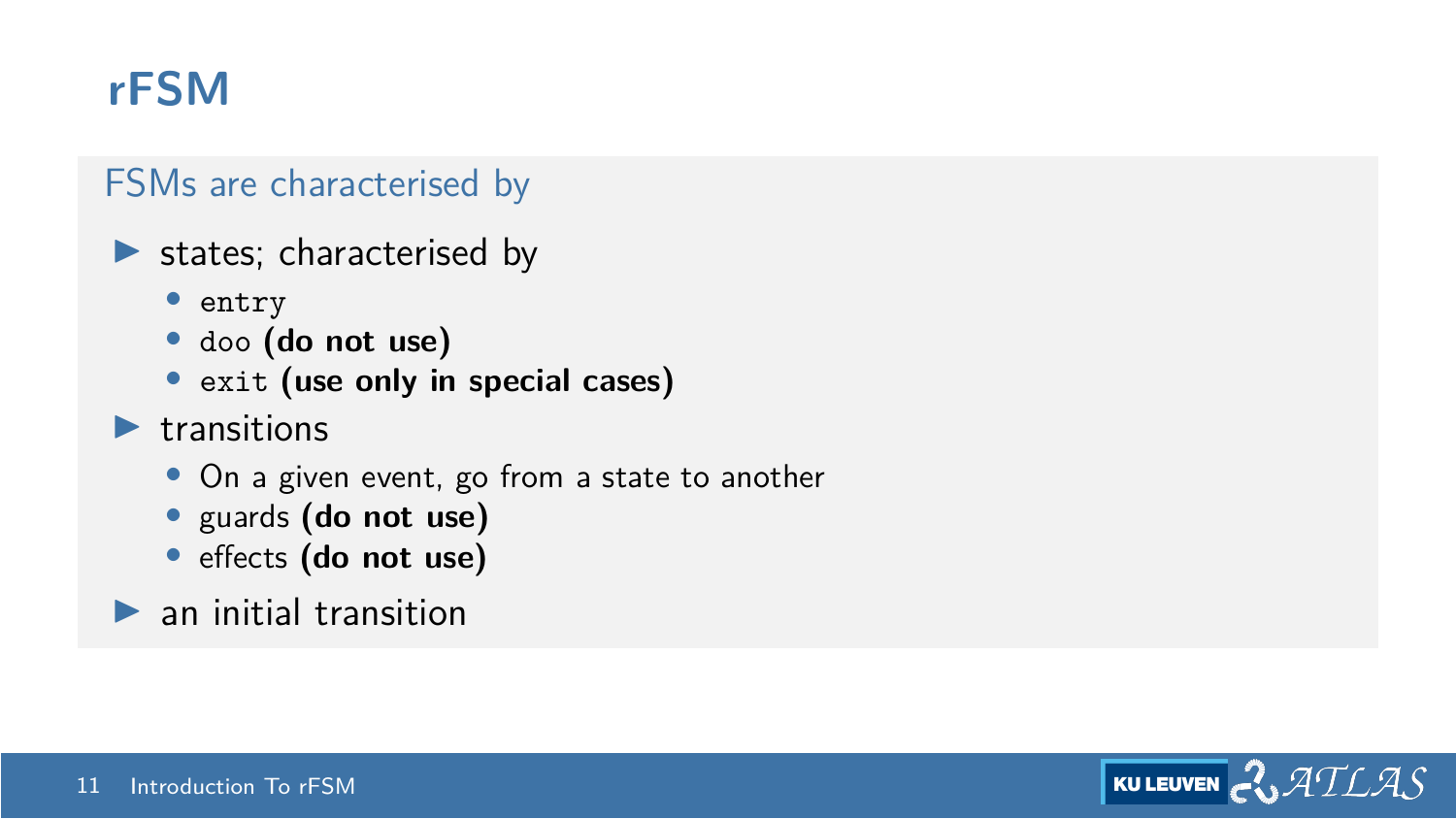#### **rFSM**

```
1 return rfsm . state {
   hello = rfsm . state { entry = function () print (" hello←-
       ,→") end } ,
   world = rfsm . state { entry = function () print (" world←-
       ,→") end } ,
5 rfsm.transition { src='initial', tgt='hello' },
   rfsm . transition { src ='hello ', tgt ='world ', events←-
       ,→={ 'e_start ' } } ,
   rfsm . transition { src ='world ', tgt ='hello ', events←-
       ,→={ 'e_restart ' } } ,
 }
```


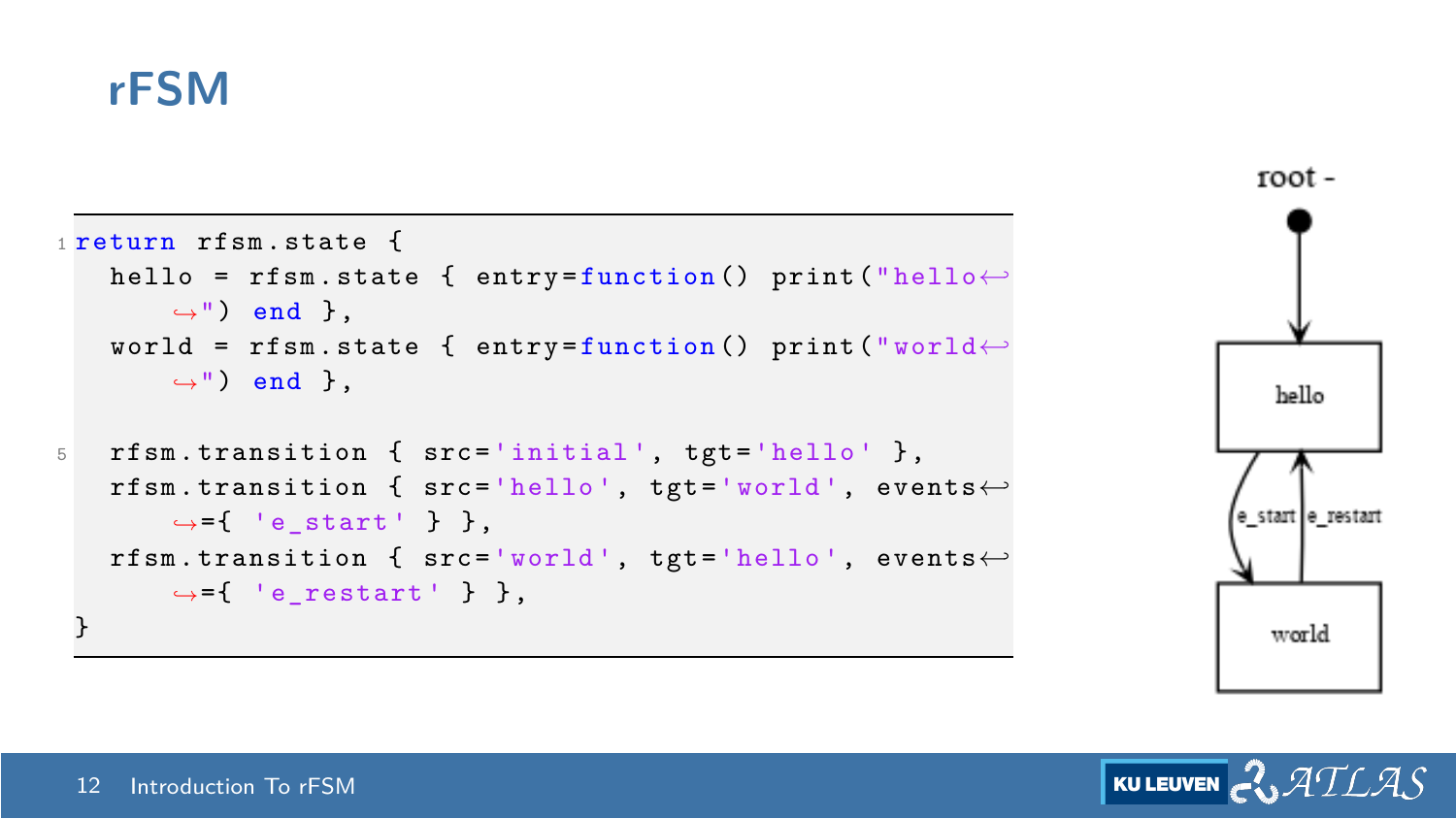## **Practical guidelines: in the state machine**

- $\blacktriangleright$  use non-blocking function, possibly without return,
- $\blacktriangleright$  Use only the entry function:
	- A single effect for each transition
	- You can also use self transitions
- $\blacktriangleright$  use exit function for:
	- restore a state (can be done also with an additional state)
	- getting out from a sub-state machine (you do not know exactly from which state you get from)
- $\blacktriangleright$  do not use
	- doo,
	- guards: this should be deligated to a monitoring mechanism
	- effects: this can be used only in place of using functions in states

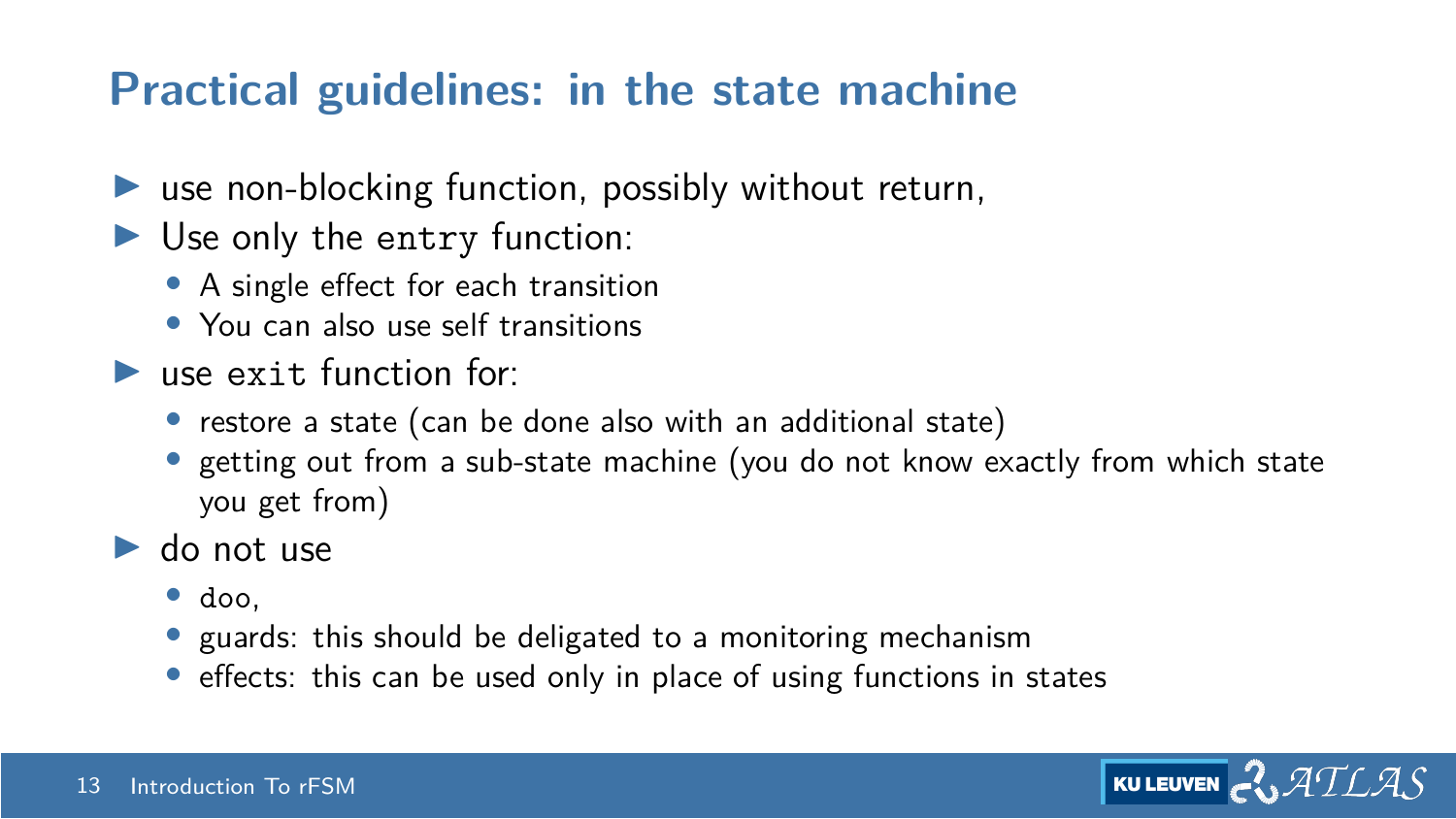#### **Practical guidelines: in the systems**

- $\triangleright$  prepare operations that can query the change of state/request functionality
- $\triangleright$  instrument your system to fire events, or
- $\blacktriangleright$  deploy *monitors* that observe the environment or other systems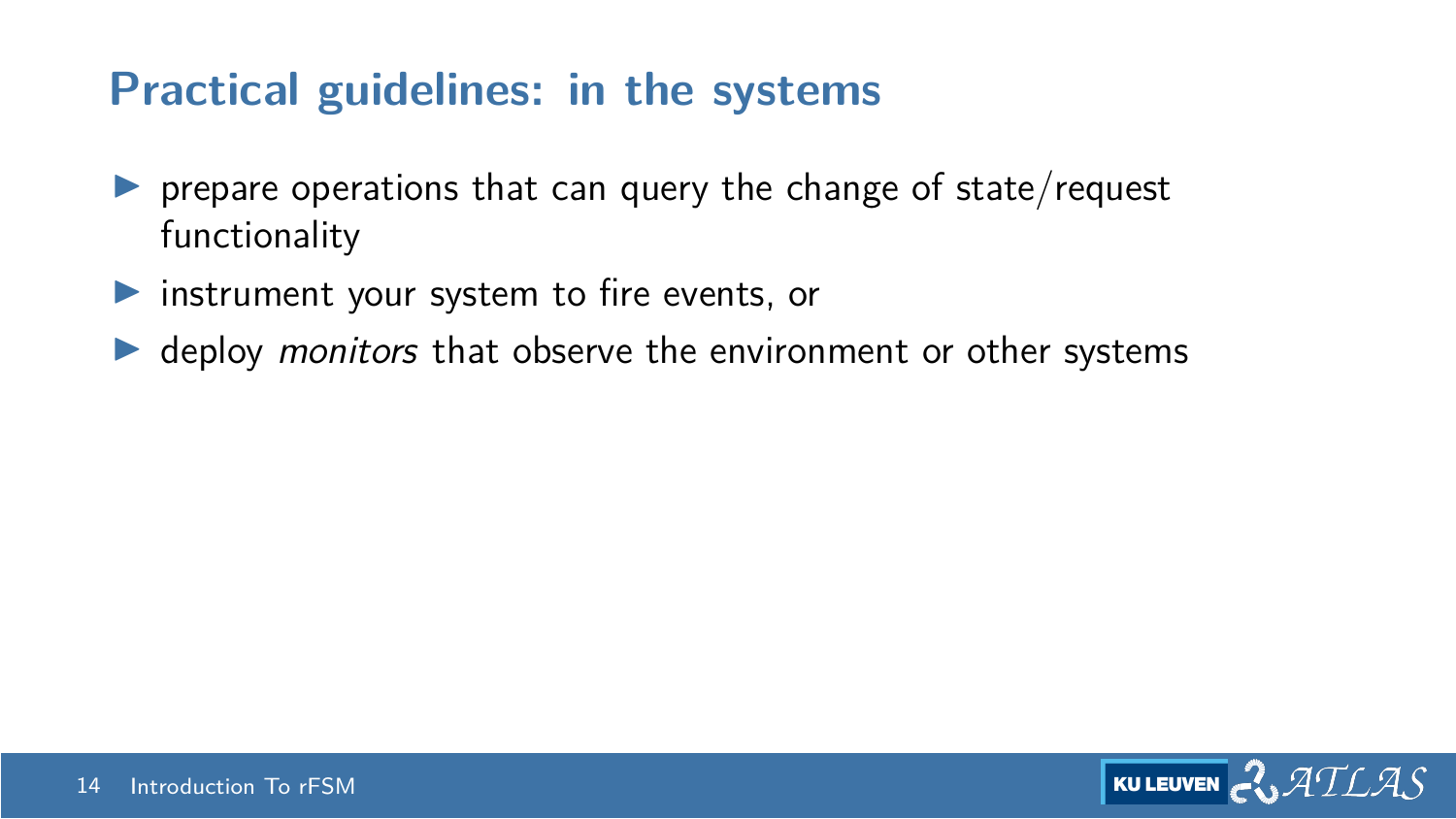#### **Hierarchical states**

```
1 return rfsm . state {
  hello = rfsm.state { entry = function() print("hello") end },
  world = rfsm state \{exit=function () print ("leaving worlds") end,
5 world1 = rfsm.state { ask to change () },
   world2 = rfsm.state { ask_to_change()},rfsm.transition { src='initial', tgt='world1' },
   rfsm.transition { src='world1', tgt='world2', events={ 'e_change' } ←
       ,→} ,
   rfsm . transition { src ='world2 ', tgt ='world1 ', events ={ 'e_change ' } ←-
       ,→} ,} ,
10 rfsm.transition { src='initial', tgt='hello' },
  rfsm.transition { src='hello', tgt='world', events = { 'e<sub>start</sub> ' } },
  rfsm.transition { src='world', tgt='hello', events={ 'e_restart' } }
  }
```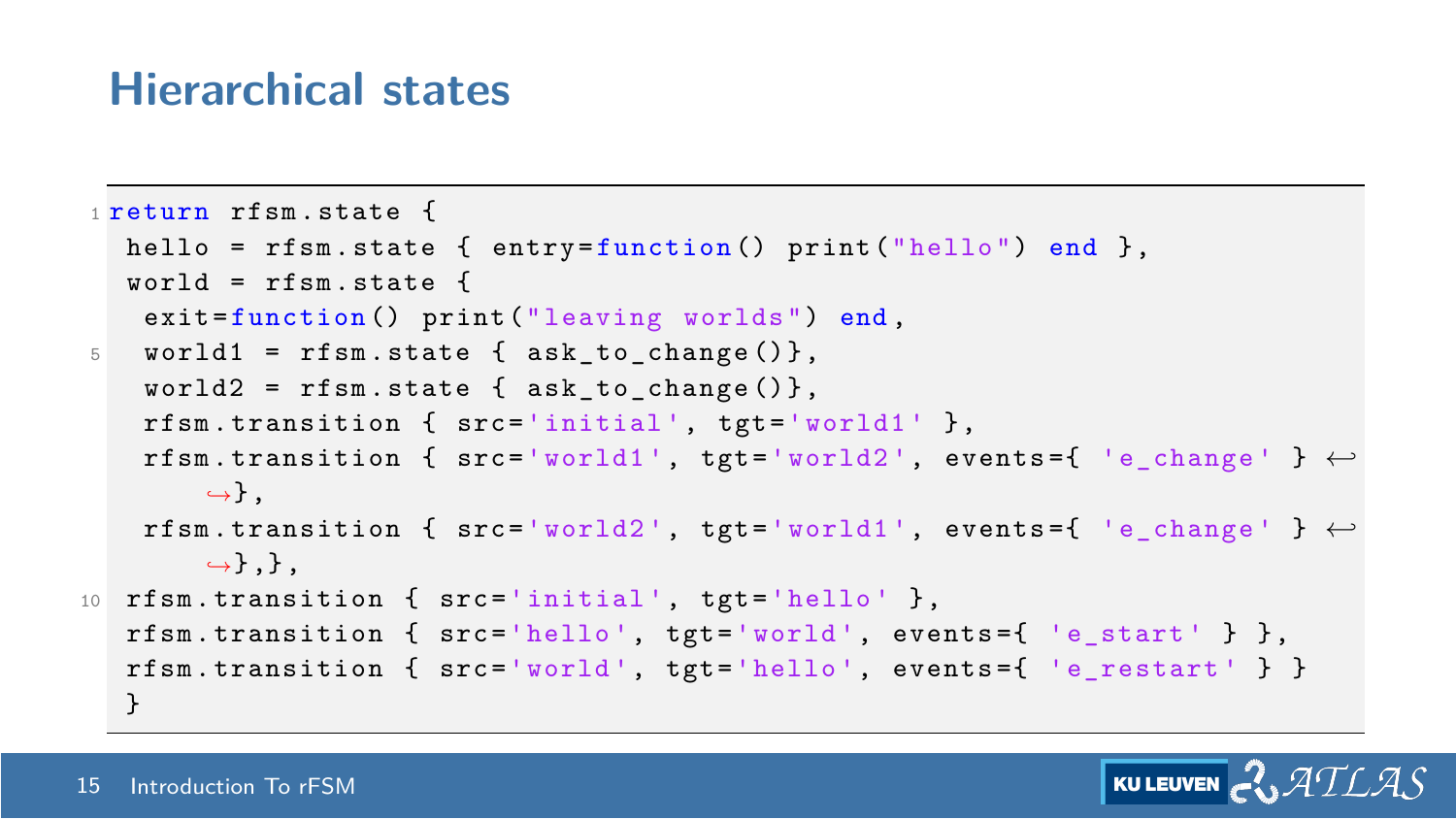#### **Hierarchical states**

#### What does it happen when in rFSM is in world and receives e restart?



$$
\begin{array}{|c|c|}\hline \textbf{KULEUVEN} & \textbf{C} & \textbf{ATLAS}\end{array}
$$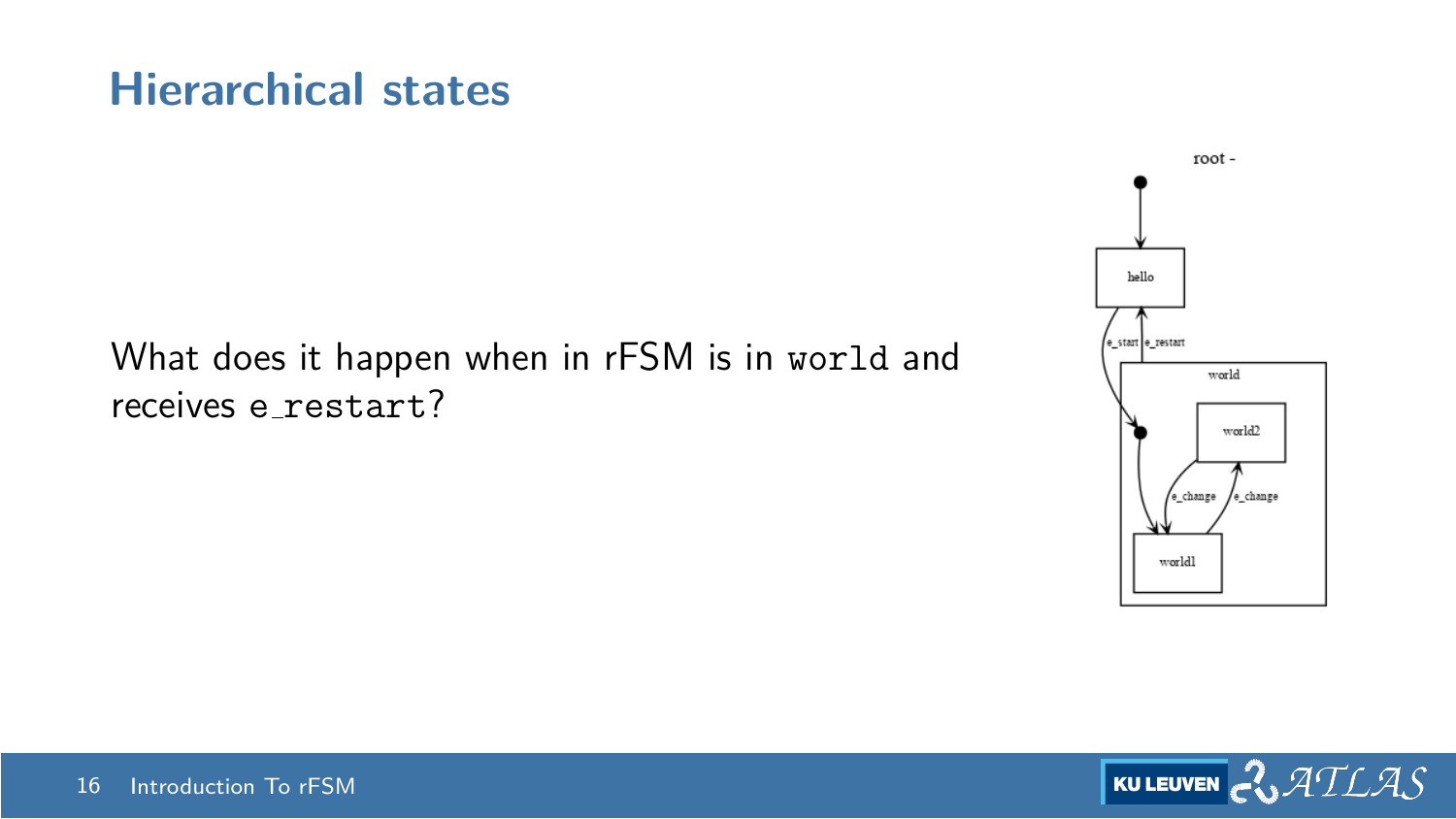#### **Infinite states**

```
1 return rfsm . state {
   idle = rfsm. state fentry = function() idle config () end.
   exit = function() cleanup_controller() end },
5 move_to_measure = rfsm . state {
     entry = function ()
        iteration=1 ; n_elements, frames=load_probe_poses ()
     end ,
     ext{=function ()} cleanup controller emergency () end,
10 move = rfsm{ state} {
        entry=function () move_config (frames [iteration]) end,
        ext{=function ()} cleanup controller () end },
     measure = rfsm.state { do_measure(iteration)},
```


$$
\boxed{\text{kuleven}} \text{C} \mathcal{A}\text{TLAS}
$$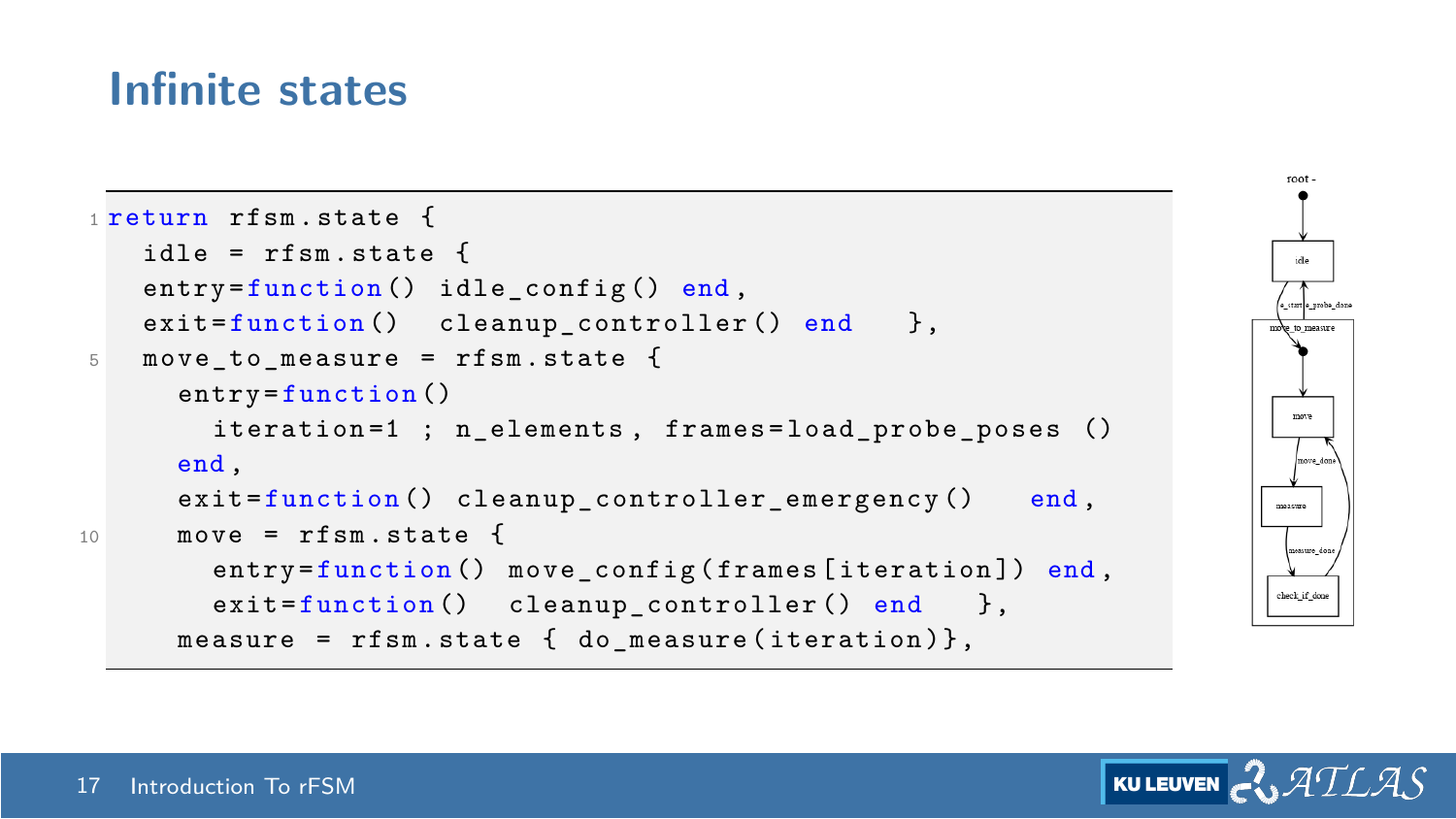## **Infinite states (Cont.)**

```
14 check if done = rfsm . state {
15 entry = function (fsm) if iteration +1>n_elements
           then rfsm. send events (fsm, "e_probe_done")
           else iteration=iteration+1 end end },
      rfsm.transition { src='initial', tgt='move' },
      rfsm . transition { src ='move ', tgt ='measure ', events ={ '←-
                                                                                more
          ,→move_done '}} ,
20 rfsm . transition { src ='measure ', tgt =' check_if_done ', ←-
          \rightarrowevents = [ 'measure done ' ]},
                                                                               measure
      rfsm.transition \{ src='check_if_done', tgt='move' \}, \},
                                                                                mascona das
   rfsm.transition { src='initial', tgt='idle' },
                                                                               check_if_done
   rfsm . transition { src ='idle ', tgt =' move_to_measure ', ←-
        ,→events ={ 'e_start ' } } ,
   rfsm . transition { src =' move_to_measure ', tgt ='idle ', ←-
        ,→events ={ ' e_probe_done ' } } ,
\mathbb{R}^3
```
root-

ATLAS

**KU LEUVEN**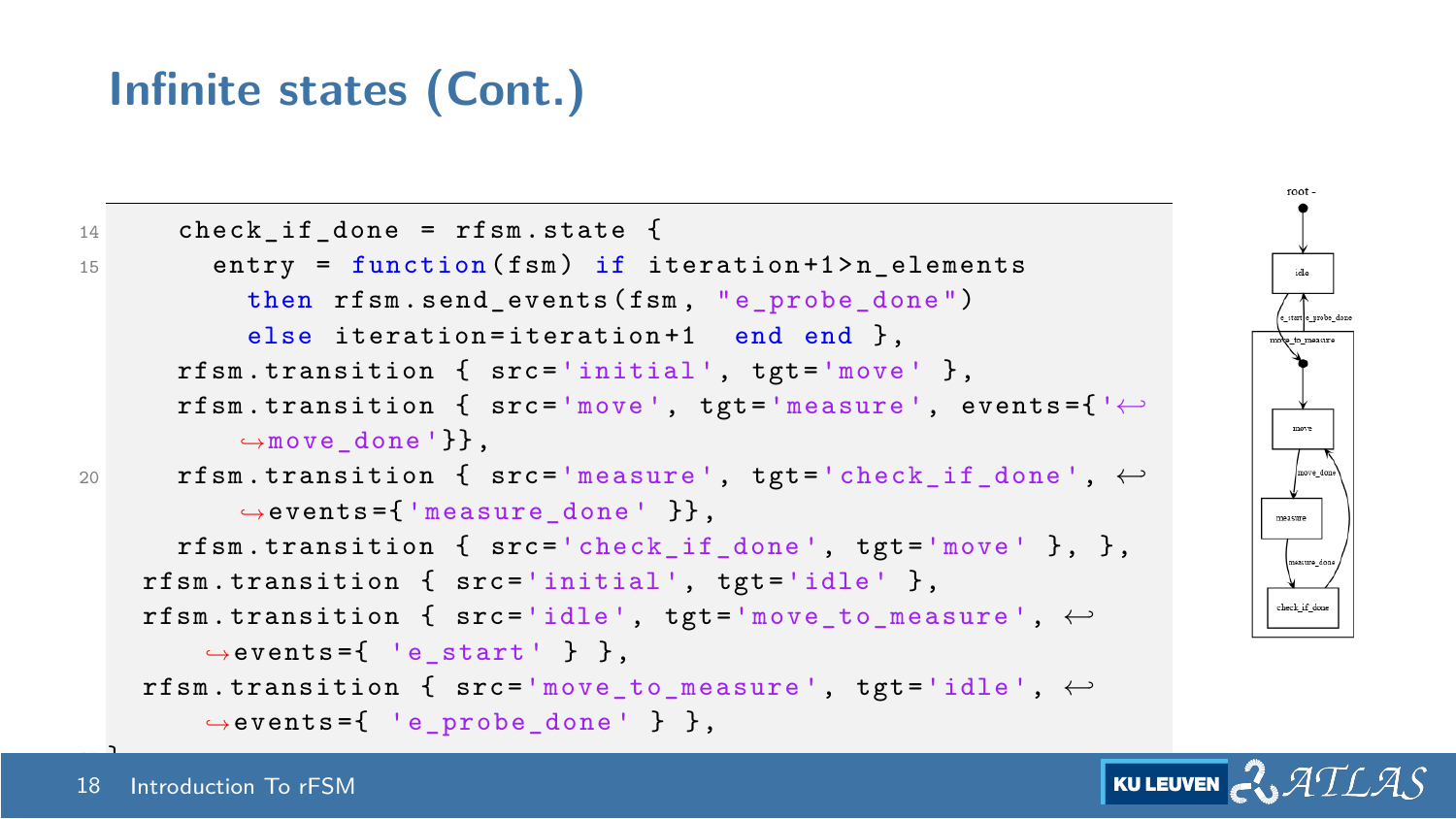## <span id="page-19-0"></span>**Outline**

# **[Overview](#page-1-0)**

- **[the LUA rFSM library](#page-10-0)**
- **[Setup and utilities of rFSM](#page-19-0)**
- **[Orocos and ROS intregration](#page-23-0)**

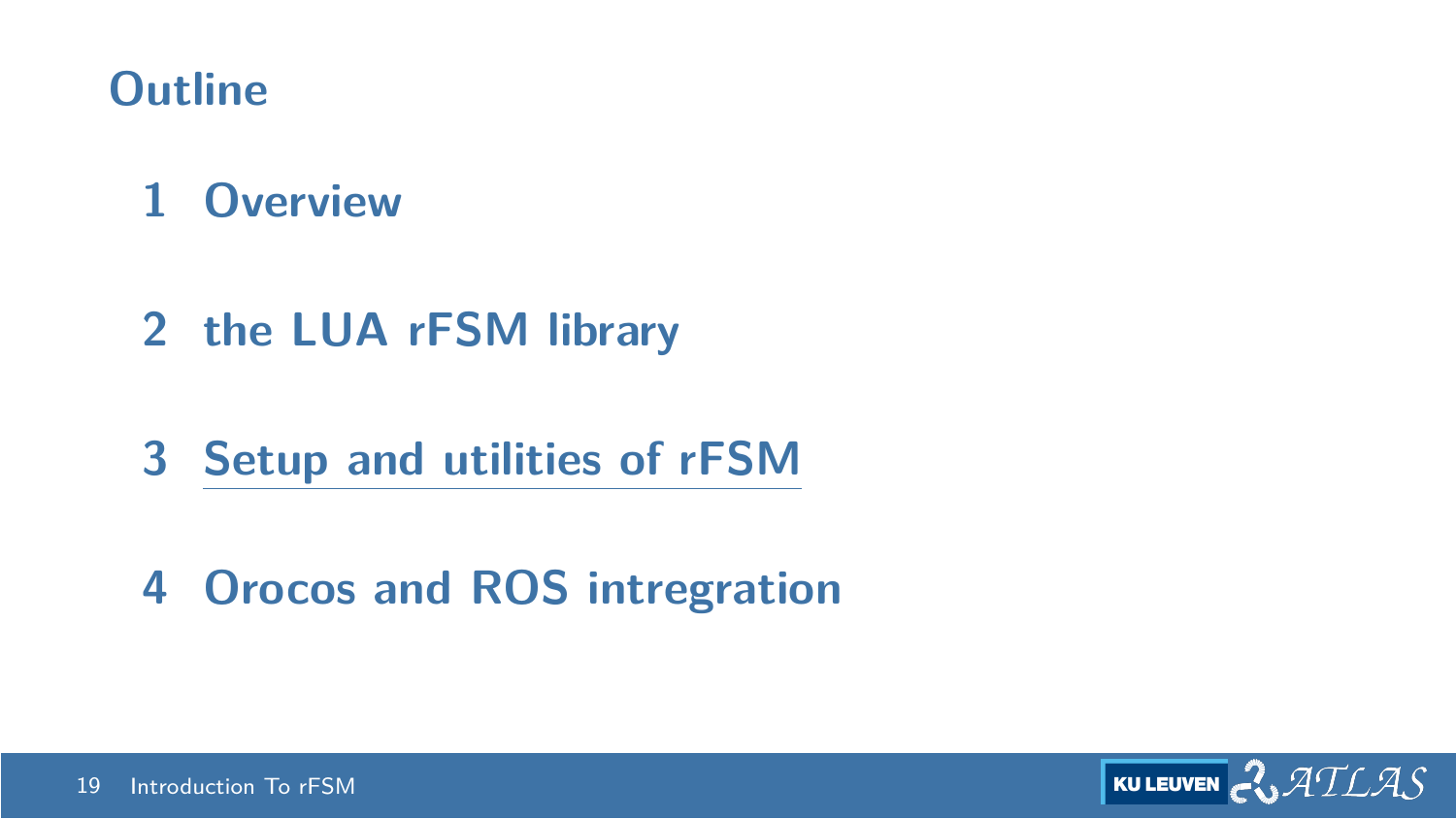## **Setup**

 $\triangleright$  Tested in Ubuntu 20.04 + Noetic + Orocos (rtt\_ros\_integration) I assume that you already have Orocos workspace sourced

```
mkdir -p ws_rfsm / src
cd ws rfsm/src
git clone -- recursive https :// github . com / gborghesan / rtt_ros_utilities .←-
    ,→git
git clone -- recursive https :// github . com / gborghesan / oro_extra . git
cd ..
catkin_make
source devel / setup . bash
```
**KU LEUVEN** 

 $\blacktriangleright$  May be that you miss a couple of library to compile everything...  $\triangleright$  you can always use the bare bone library as described in the documentation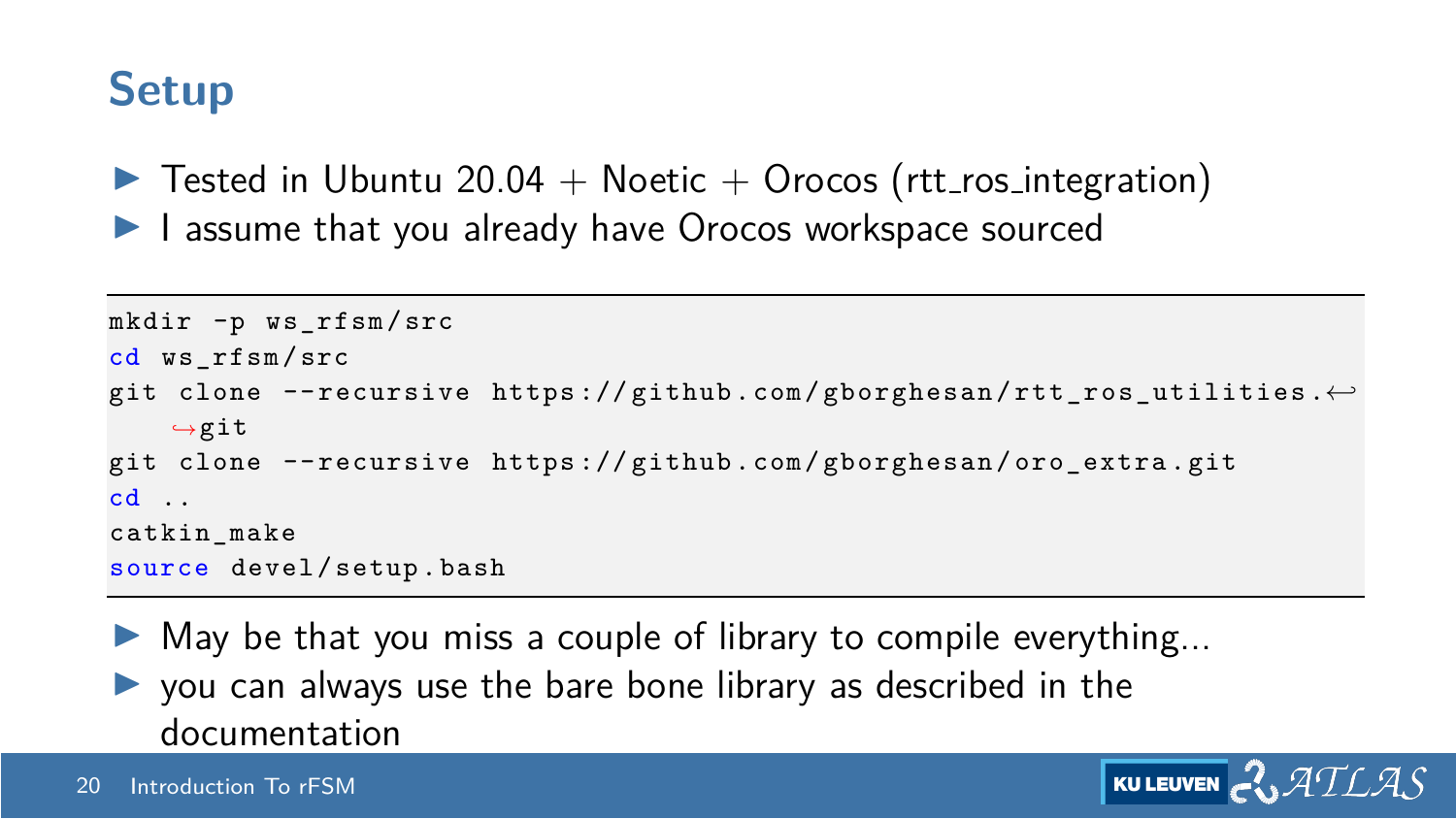#### **rFSM utilities – rfsm-sim**

Allows to simulate the execution of the fsm from command line;

```
root-
$ rosrun rfsm rfsm-sim e^{t} lua
Lua 5.1.5 Copyright (C) 1994-2012 Lua.org, PUC-Rio
rFSM simulator v0 .1 , type 'help () ' to list available←-
    ,→ commands
INFO : created undeclared connector root . initial
                                                                                 hello
> step ()
  hello
  active : root . hello ( done )
                                                                               e startle restart
  queue: e done at root . hello
> step ()
  active : root . hello ( done )
                                                                                world
  queue :
> se (" e_start ")
> step ()
```
world in 1970.<br>Waliofariki

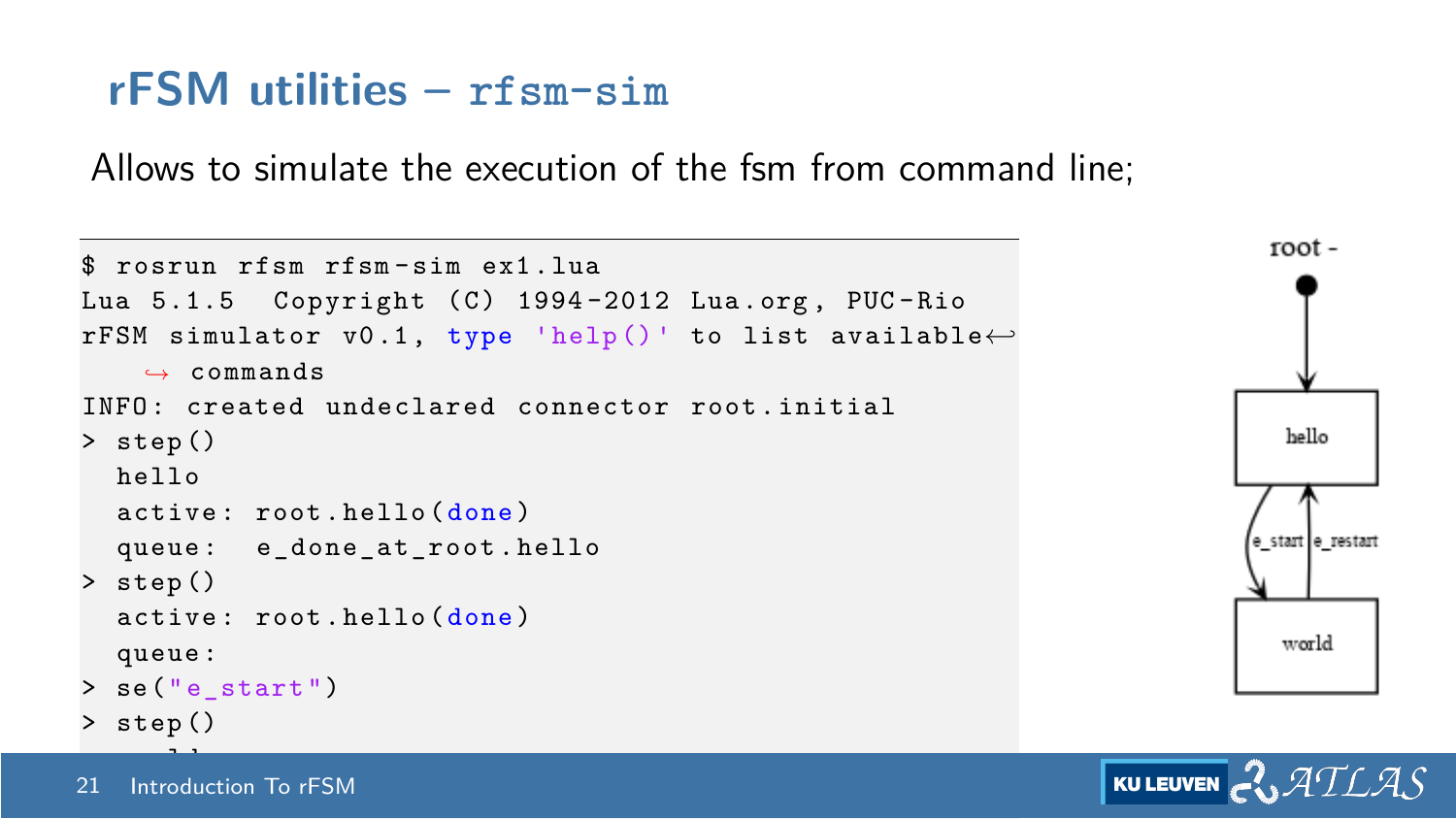#### **rFSM utilities – rfsm-rviz**

- It makes the figure;
- **If** uses the graphiz lua module for **lua 5.1**; normally you install the 5.2 from debian. There is a binary in the oro-extra repository.

```
$ rosrun rfsm rfsm - viz -h
rfsm - viz < options > -f < file > generate different rFSM representations .
options :
-f <fsm-file> fsm input file
...
$ rosrun rfsm rfsm - sim ex1 . lua - pdf
```
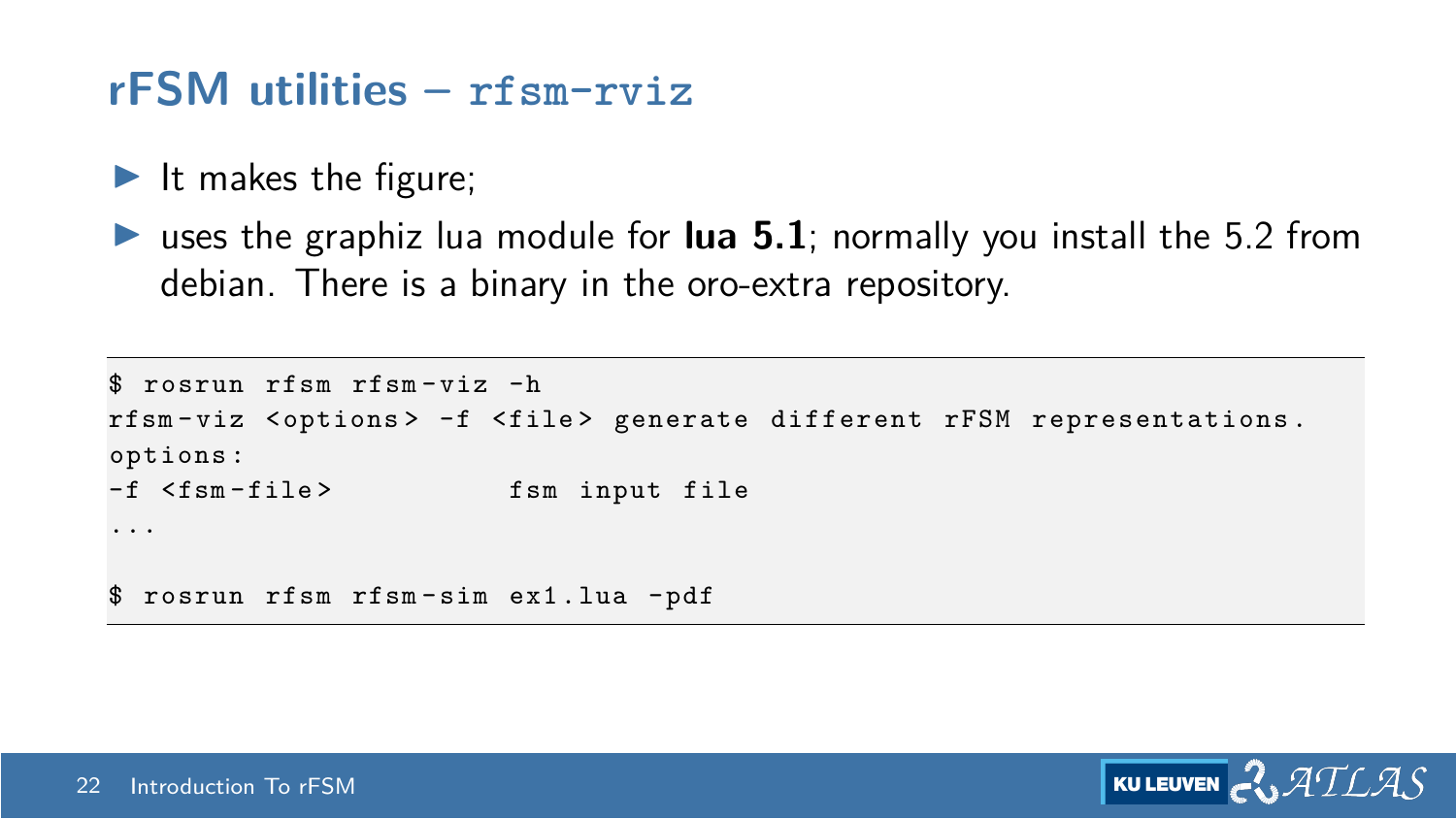## <span id="page-23-0"></span>**Outline**

# **[Overview](#page-1-0)**

- **[the LUA rFSM library](#page-10-0)**
- **[Setup and utilities of rFSM](#page-19-0)**
- **[Orocos and ROS intregration](#page-23-0)**

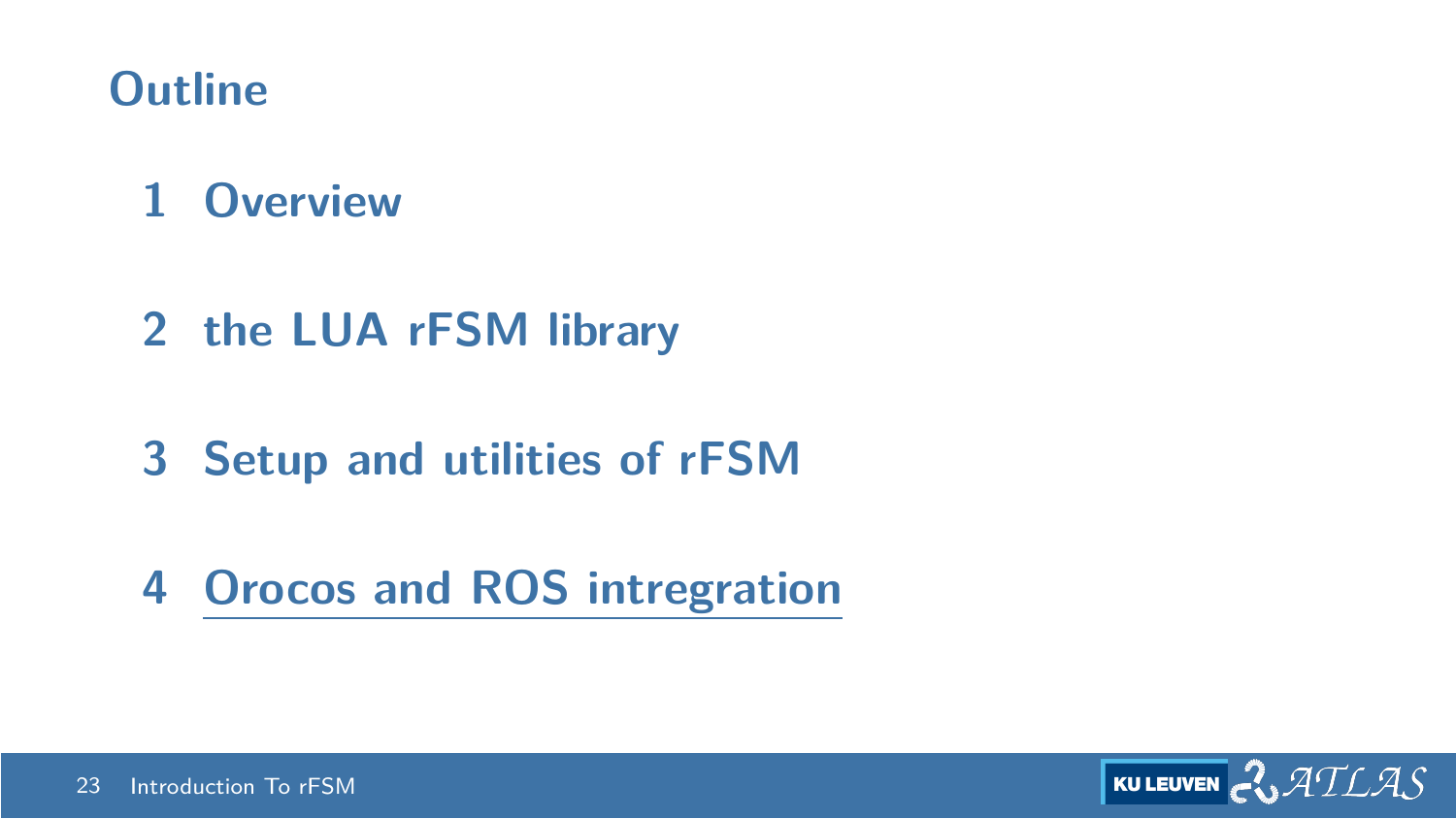#### **Deployment**

- $\blacktriangleright$  there is a component written in lua alredy ready.
- $\triangleright$  it can generate a dot graph with the current state highlighted.
- $\triangleright$  as also a port to get the state
- see [https://github.com/gborghesan/oro](https://github.com/gborghesan/oro_extra/blob/master/lua/rtt_components/fsm_component.lua) extra/blob/master/lua/ rtt [components/fsm](https://github.com/gborghesan/oro_extra/blob/master/lua/rtt_components/fsm_component.lua) component.lua

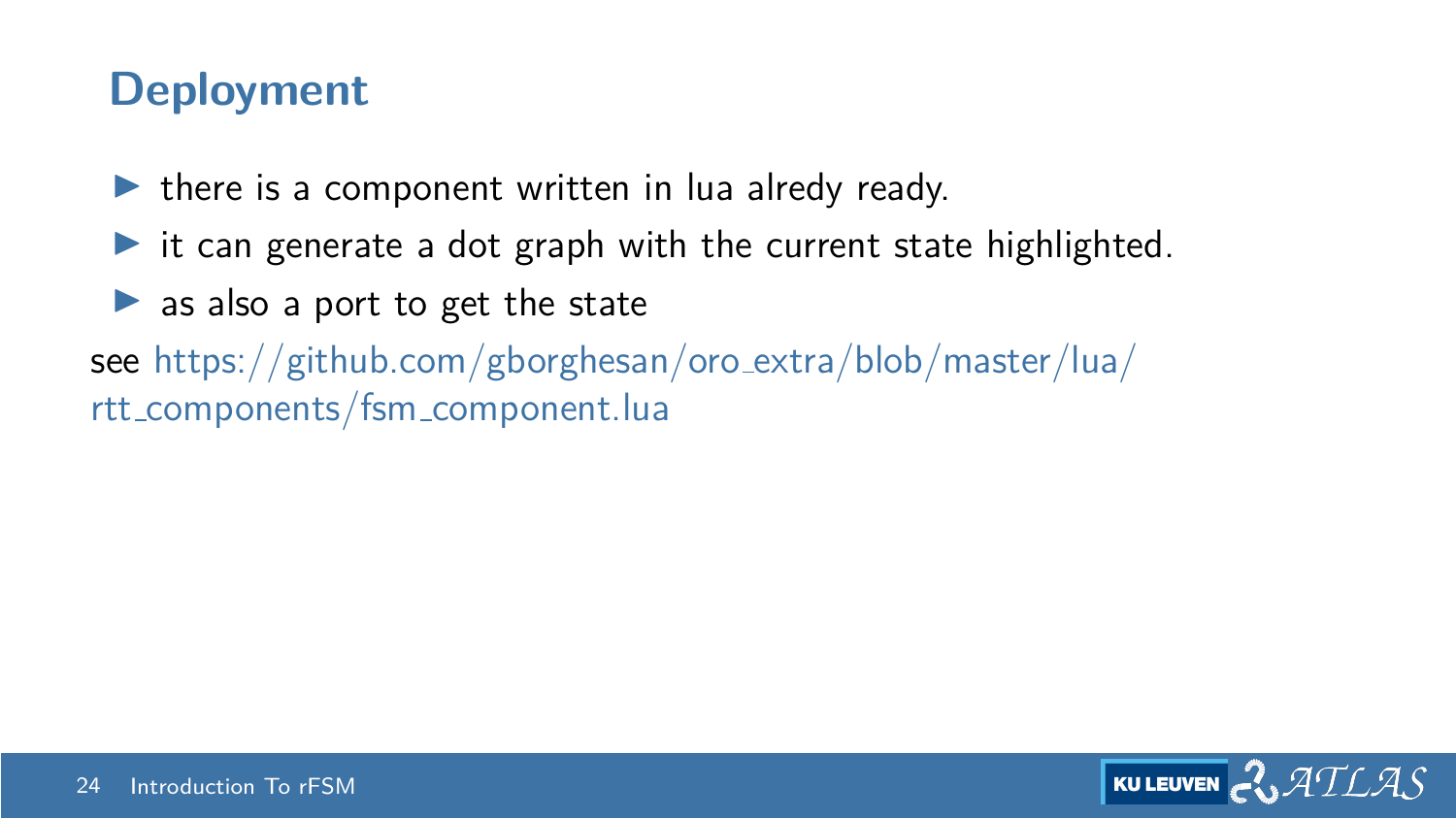## **Deployment**

```
1 fsm_comp_dir = rtt.provides ("ros"):find ("oro\_extra") .. */1ua/\leftarrow,→rtt_components "
 depl : loadComponent (" Supervisor ", "OCL :: LuaComponent ")
 sup = depl : getPeer (" Supervisor ")
  sup: exec_file ( fsm_comp_dir . "/ fsm_component . lua")
5 sup : getProperty (" state_machine ") : set (" fsm_definition .lua")
  sup: getProperty ("additional code") : set (" fsm_extra . lua")
 sup: getProperty ("viz_on") : set (false)
 sup : addPeer ( depl )
  sup : addPeer ( controller )
10 sup : configure ()
 --at this point additional properties are available
 sup: getProperty ("pose_file") : set ( json_file_poses )
 sup : start ()
 depl : connect (" controller . eventPort "," Supervisor . events ", cp )
```
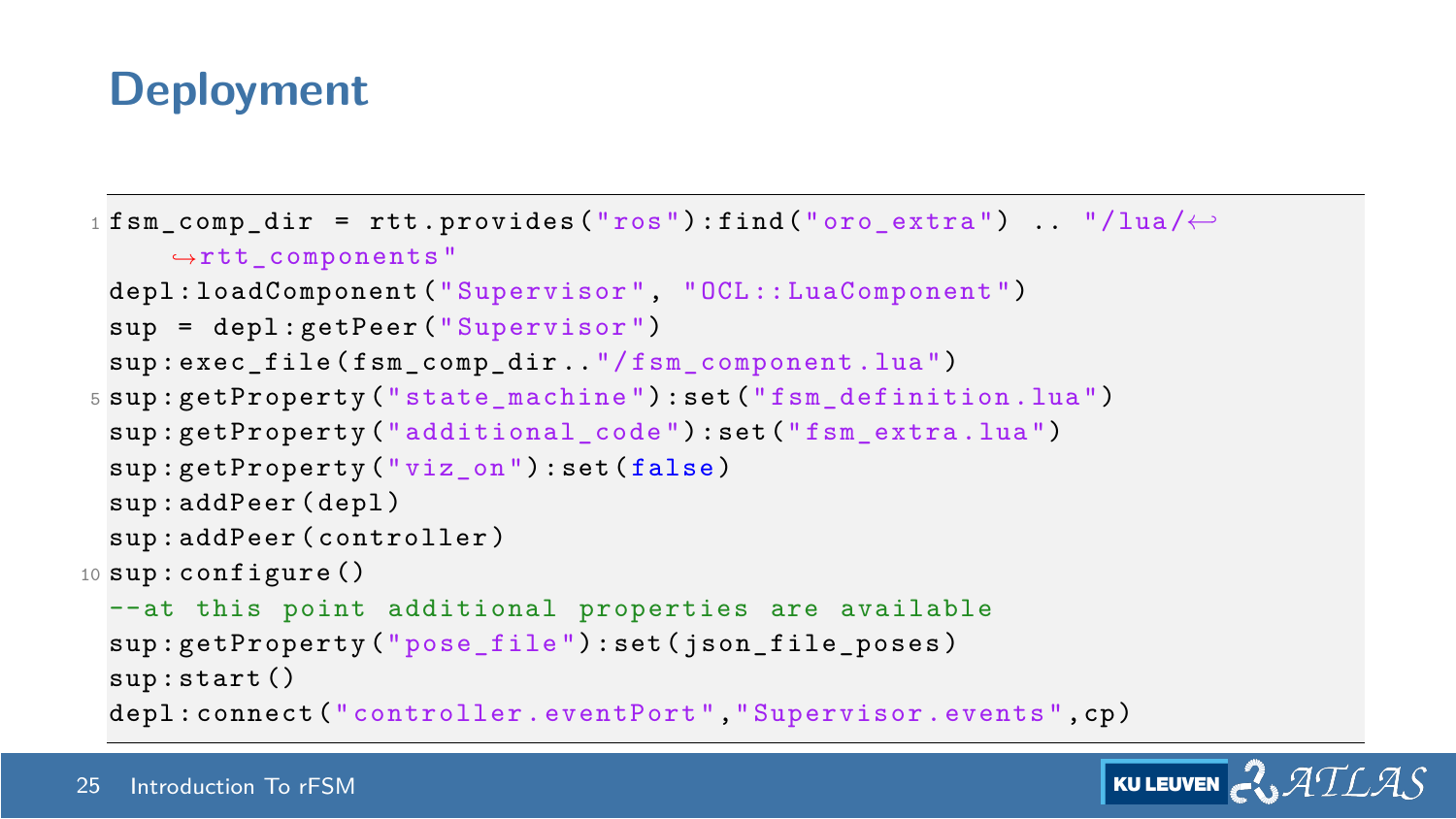#### **state machine file**

- $\blacktriangleright$  Like the ones we saw before
- $\triangleright$  put as less as possible code inside (only function call defined in the next file)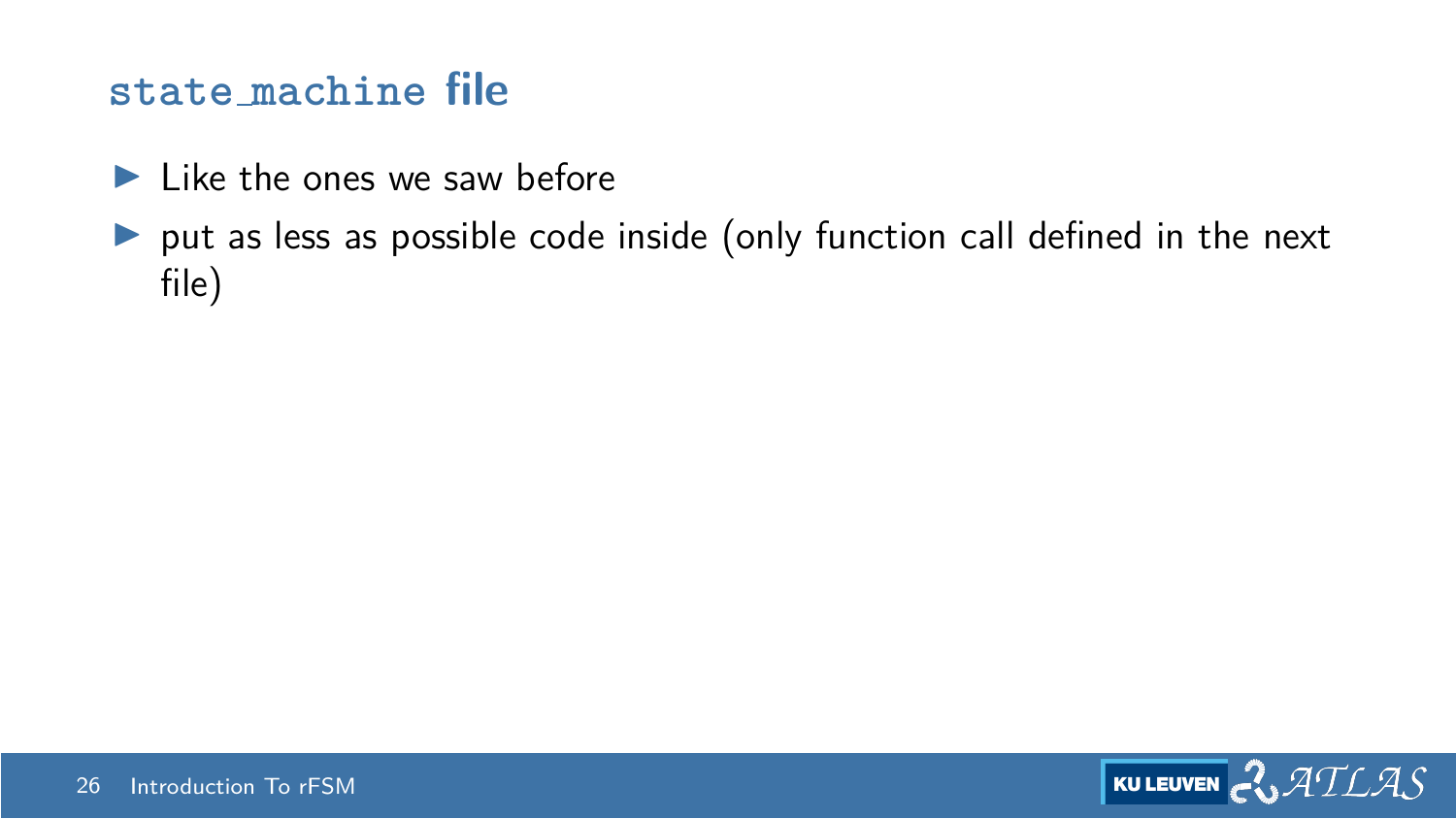#### **additional code file**

- $\triangleright$  defines all the addittional properties/ports of the component
- $\triangleright$  define the functions called in the hooks of the state machine. Mainly, they should be calls to operations of other components.

```
1 tc = rtt.getTC()
 depl = tc: getPeer("Deplover")controller = depl : getPeer (" controller ")
 monitor = depl : getPeer (" controller ")
5 --add to the component interface
 json_pose_prop = rtt . Property (" string "," pose_file "," file with probing ←-
    ,→motion json file ")
 tc : addProperty ( json_pose_prop )
 -- functions
 function load_probe_poses ()
```

$$
\text{Kuler} \sim \text{ATLAS}
$$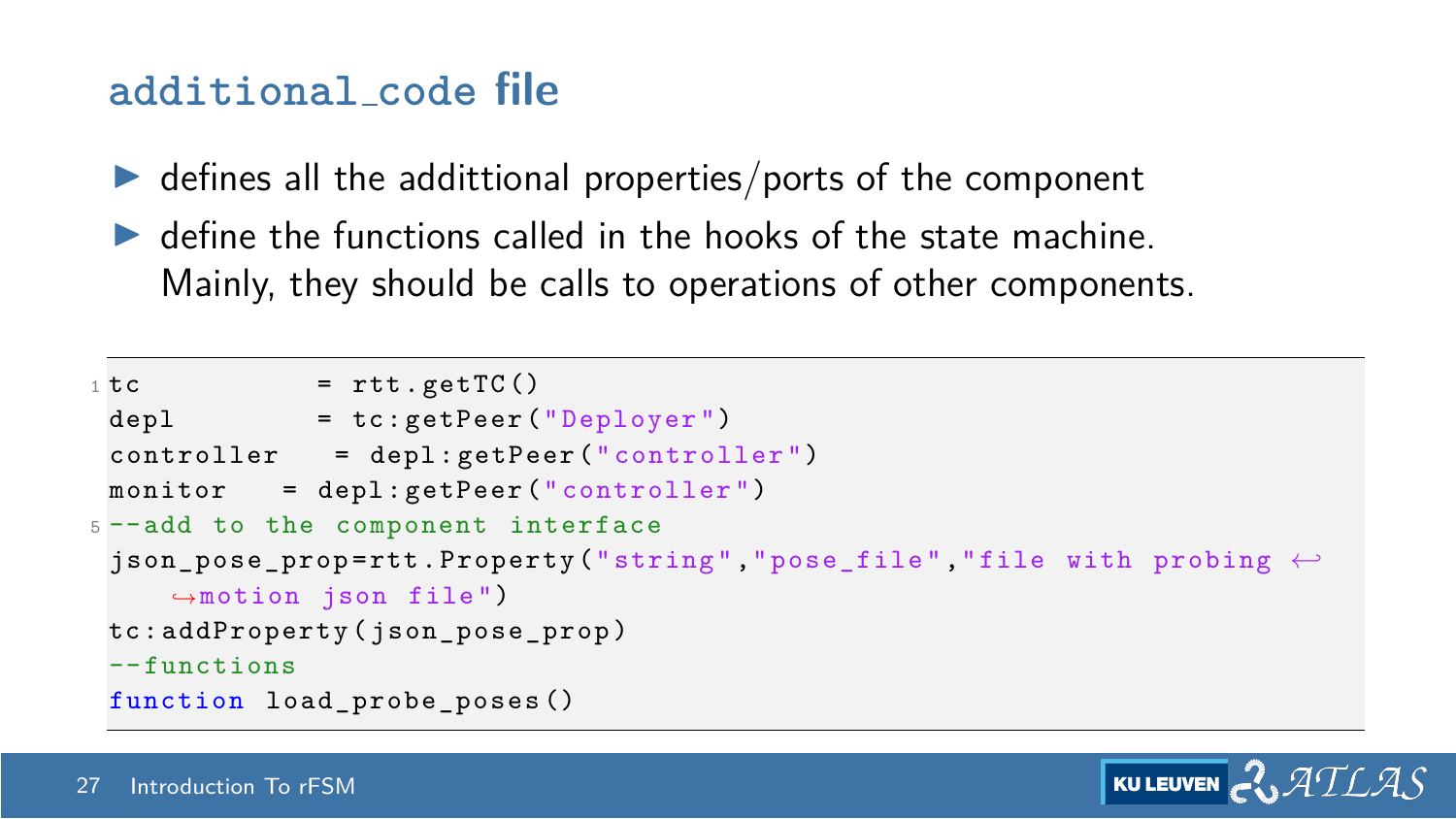#### **additional code file (Cont.)**

```
10 -- load the poses from a json file to vector , returns # of poses and←-
        ,→ the vector
 end
 function idle config ()
      controller : readSpecification (" idle__con_config . lua")
15 monitor : readSpecification (" idle_mon_config .lua")
      monitor : start ()
      controller : configure ()
      controller : initialize ()
      controller : start ()
20 end
```
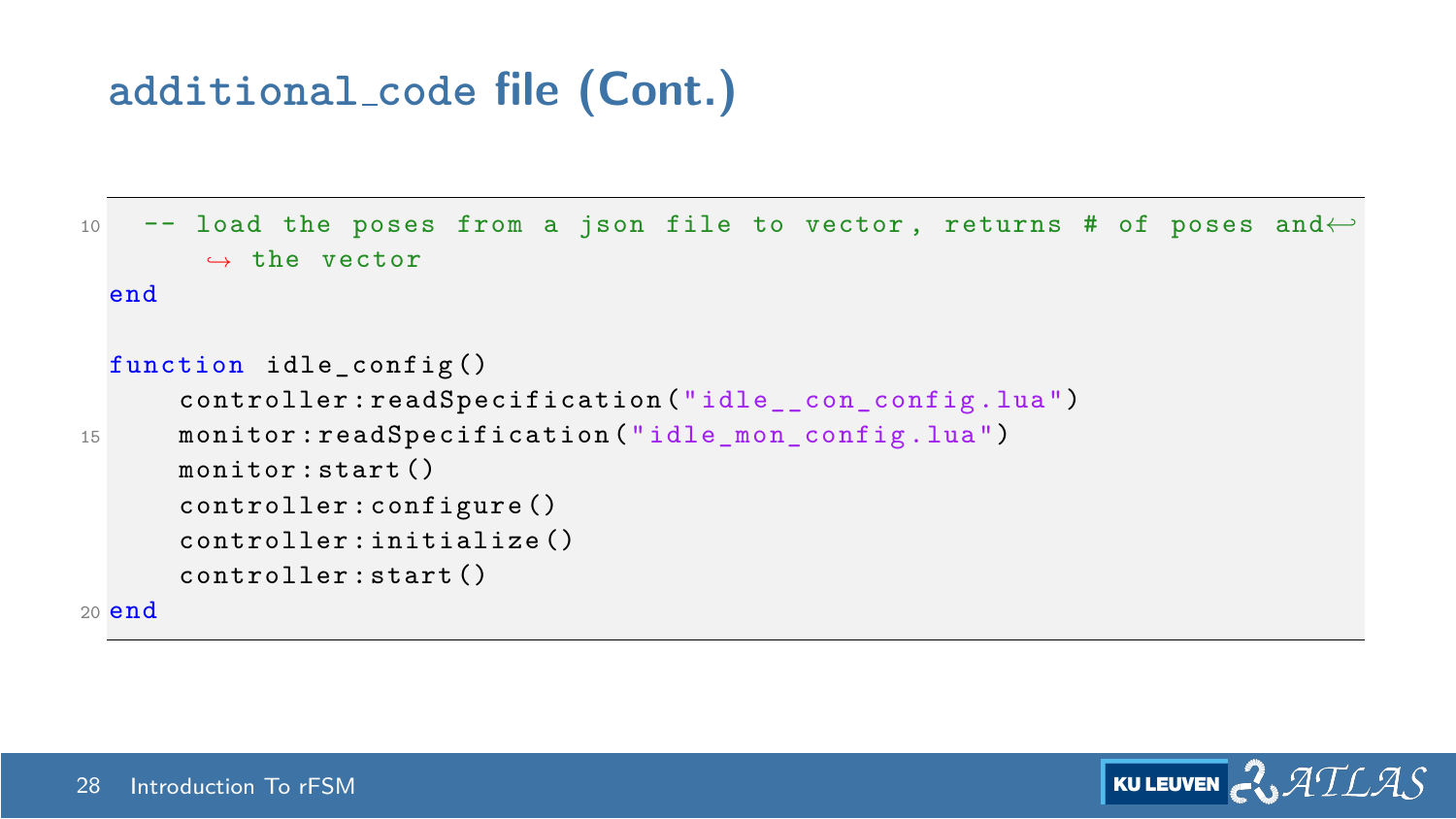## **ROS integration**

It is mainly a component and a node:

- $\triangleright$  a small component (event echo) that echo from topic to a port, to be connected to the event port; it converts from ROS string to normal string.
- $\triangleright$  a ROS Node event sender with a minimal GUI to generate events.

[https://github.com/gborghesan/python](https://github.com/gborghesan/python_gui)\_gui